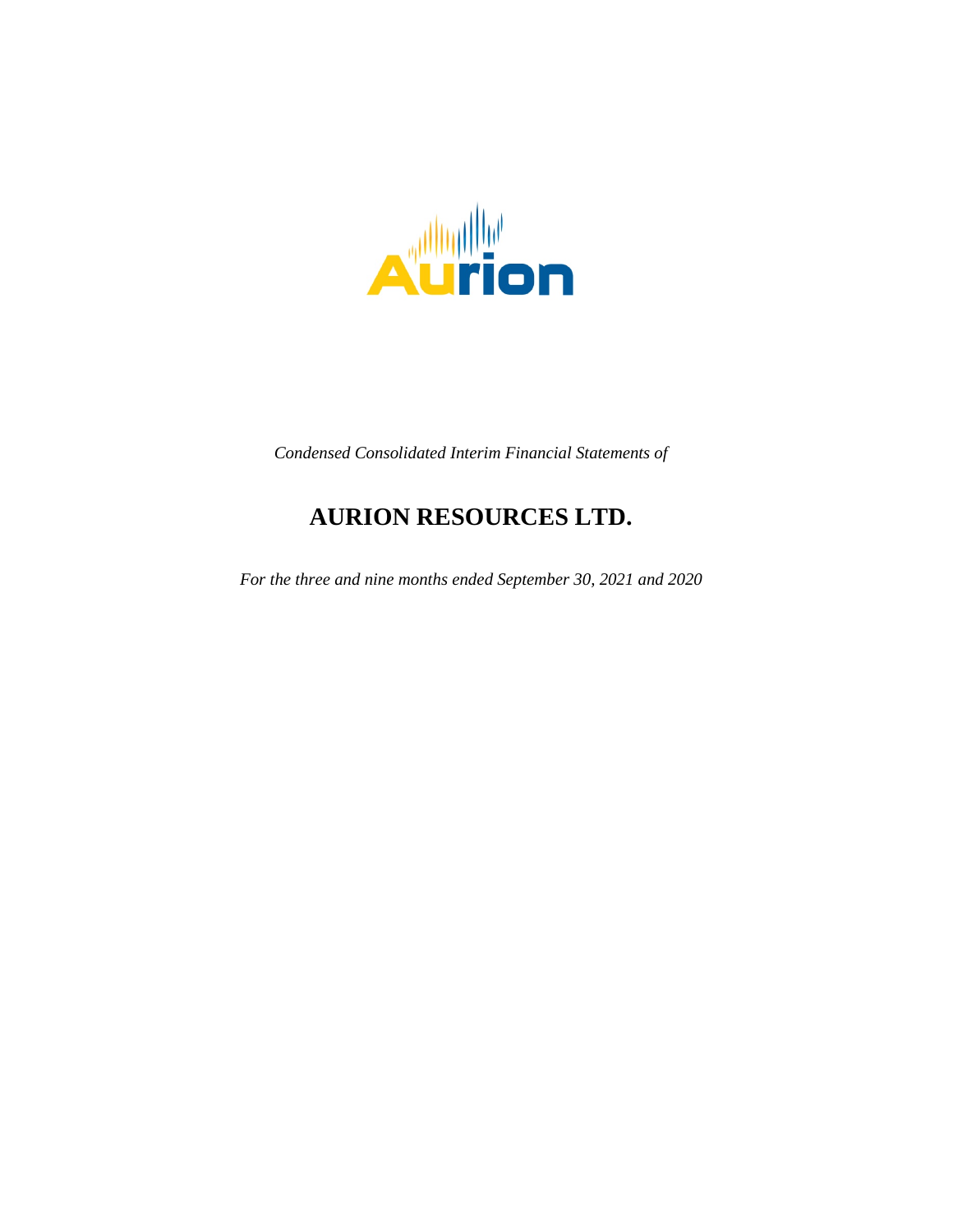

# **NOTICE OF NO AUDITOR REVIEW OF INTERIM FINANCIAL STATEMENTS**

The accompanying unaudited condensed consolidated interim financial statements of Aurion Resources Ltd. for the three and nine months ended September 30, 2021 and 2020 have been prepared by and are the responsibility of the Company's management.

The Company's independent auditors have not performed a review of these financial statements in accordance with the standards established by the Chartered Professional Accountants of Canada for a review of interim financial statements by an entity's auditor.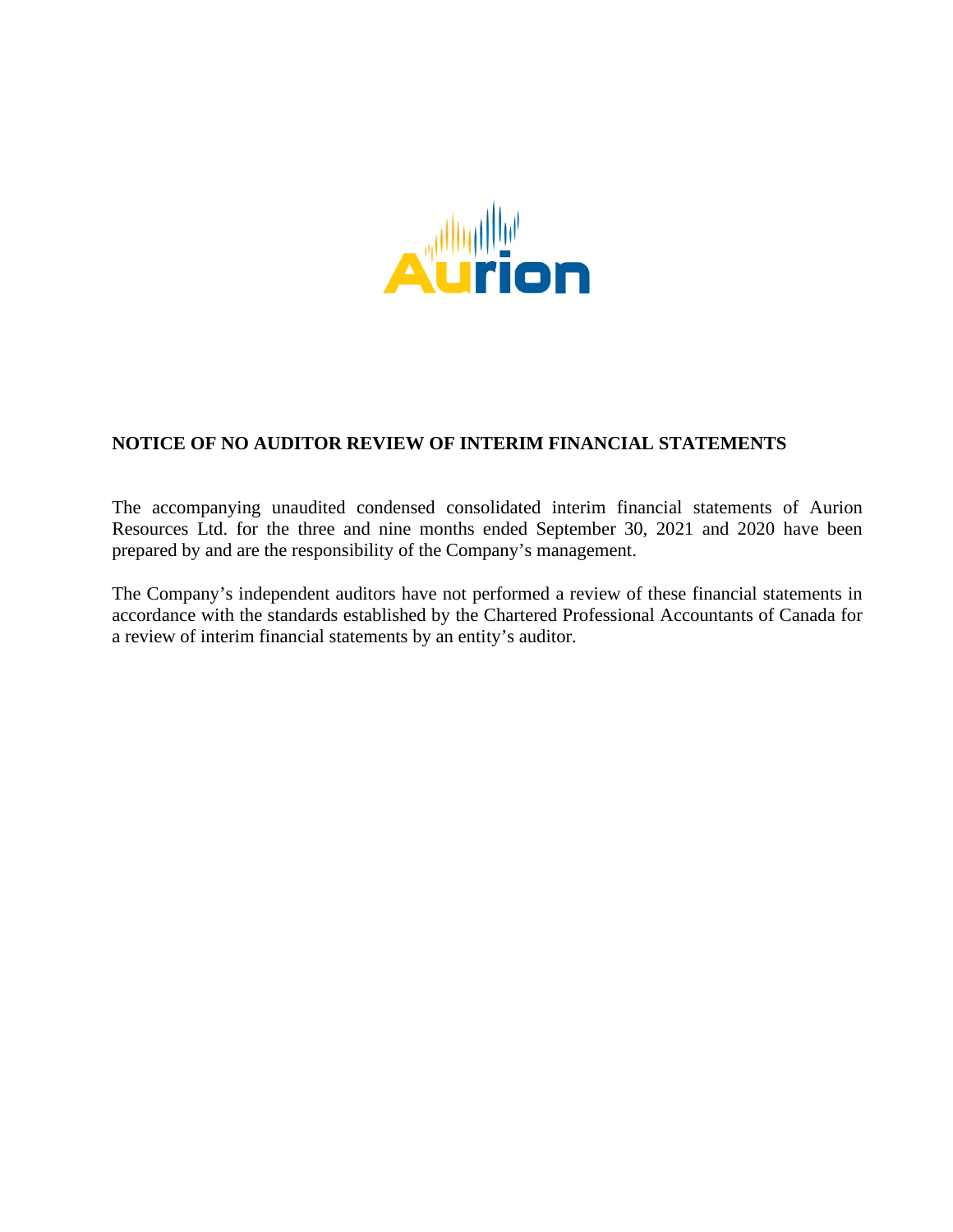# **Table of Contents**

|                                                                                | PAGE     |
|--------------------------------------------------------------------------------|----------|
| Condensed Consolidated Interim Statements of Financial Position                |          |
| Condensed Consolidated Interim Statements of Operations and Comprehensive Loss | 2        |
| Condensed Consolidated Interim Statements of Changes in Shareholders' Equity   | 3        |
| Condensed Consolidated Interim Statements of Cash Flows                        | 4        |
| Notes to the Condensed Consolidated Interim Statements                         | $5 - 25$ |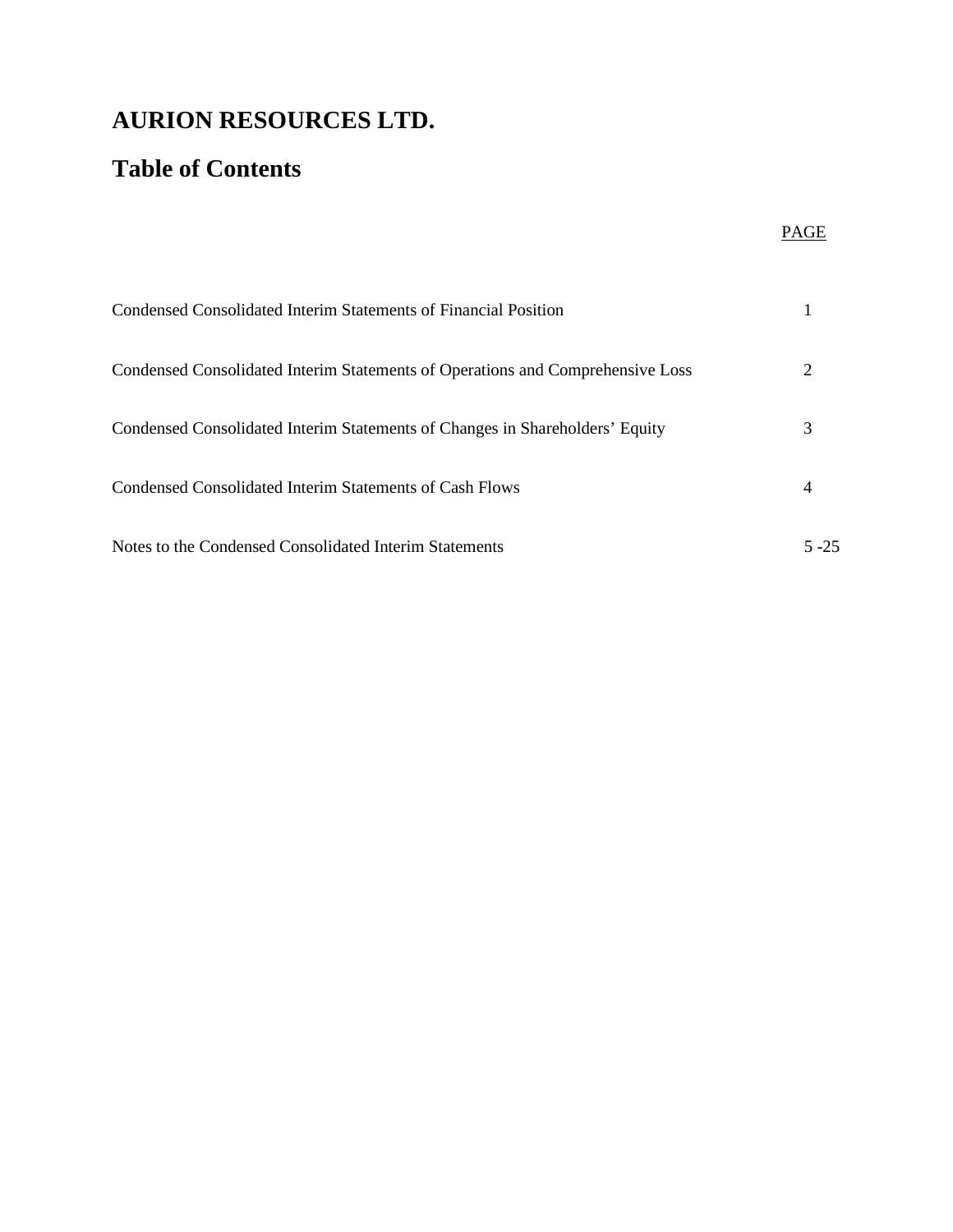# **Condensed Consolidated Interim Statements of Financial Position**

**(Expressed in Canadian Dollars - unaudited)**

|                                          | Note           | As at<br>September 30<br>2021 | As at<br>December 31,<br>2020 |
|------------------------------------------|----------------|-------------------------------|-------------------------------|
| <b>ASSETS</b>                            |                | \$                            | \$                            |
| <b>CURRENT</b>                           |                |                               |                               |
| Cash                                     |                | 6,697,798                     | 1,704,898                     |
| Reclamation deposit                      |                | 126,618                       | 126,618                       |
| Receivables                              | 6              | 262,092                       | 240,686                       |
| Prepaid expenses                         |                | 465,633                       | 370,291                       |
| Marketable securities                    | 7              | 4,830,001                     | 5,777,501                     |
| Total current assets                     |                | 12,382,142                    | 8,219,994                     |
| <b>EXPLORATION AND EVALUATION ASSETS</b> | 8              | 34,093,172                    | 29,833,450                    |
| <b>INVESTMENT IN ASSOCIATE</b>           | 9              | 3,372,176                     | 3,851,826                     |
| RIGHT-OF-USE ASSETS                      | 10             | 37,510                        | 63,478                        |
| PROPERTY AND EQUIPMENT                   | 11             | 110,624                       | 216,931                       |
| <b>Total assets</b>                      |                | 49,995,624                    | 42,185,679                    |
| <b>LIABILITIES</b><br><b>CURRENT</b>     |                |                               |                               |
| Trade payables and accrued liabilities   |                | 709,425                       | 370,395                       |
| Lease liability                          | 12             | 34,332                        | 34,332                        |
| Total current liabilities                |                | 743,757                       | 404,727                       |
| NON-CURRENT                              |                |                               |                               |
| Lease liability                          | 12             | 9,774                         | 38,220                        |
| Deferred share unit liability            | 13             | 575,902                       | 779,442                       |
| Total non-current liabilities            |                | 585,676                       | 817,662                       |
| <b>Total Liabilities</b>                 |                | 1,329,433                     | 1,222,389                     |
| <b>SHAREHOLDERS' EQUITY</b>              | 13             | 48,666,191                    | 40,963,290                    |
|                                          |                | 49,995,624                    | 42,185,679                    |
| <b>BASIS OF PREPARATION</b>              | $\overline{2}$ |                               |                               |

AUTHORIZED FOR ISSUE ON BEHALF OF THE BOARD OF DIRECTORS ON November 26, 2021:

"*Dennis Clarke"* Director "*David Loveys"* Director

See accompanying notes to the condensed consolidated interim financial statements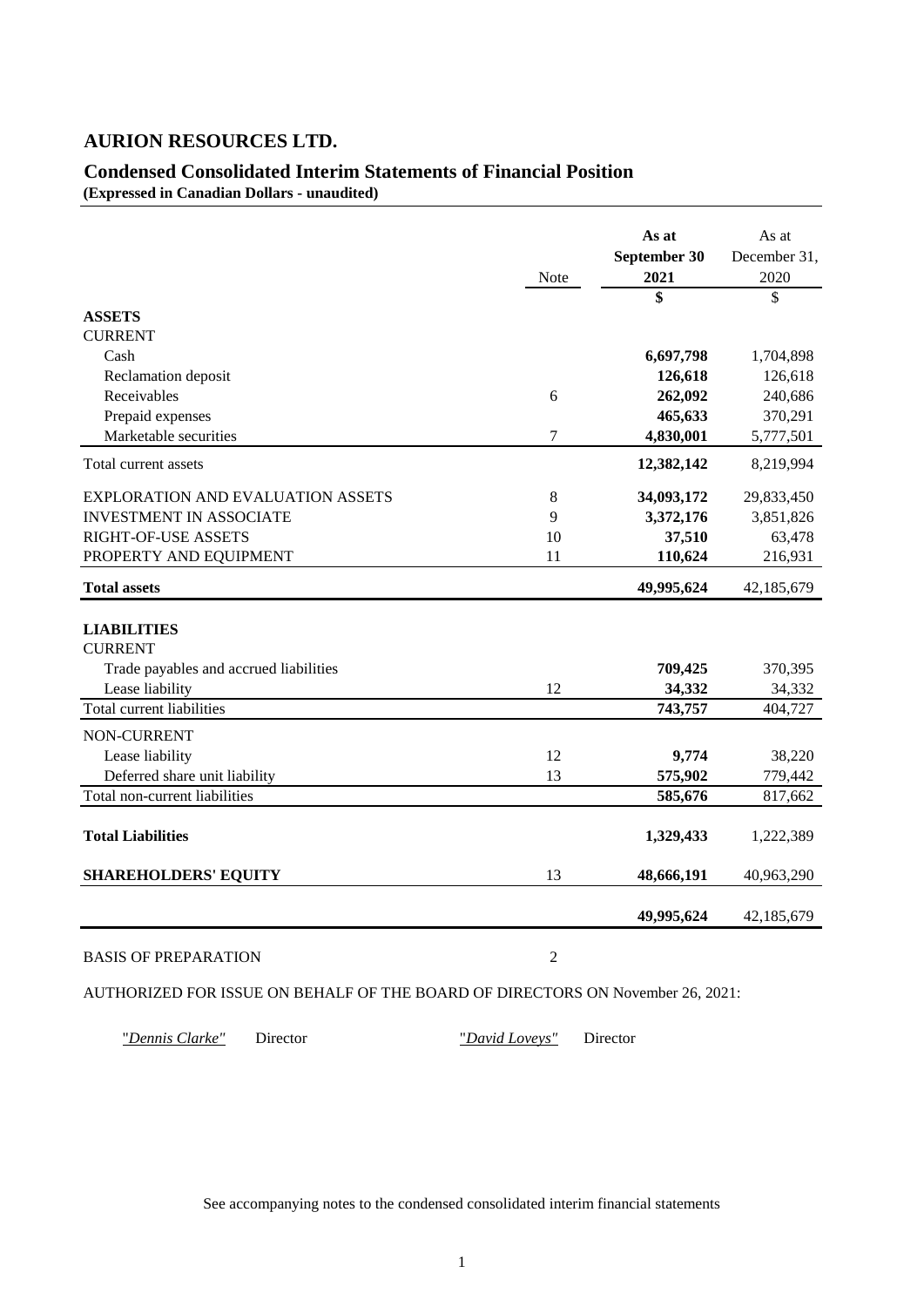# **Condensed Consolidated Interim Statements of Operations and Comprehensive Loss**

**(Expressed in Canadian Dollars - unaudited)**

|                                                                                           |                  | For the three<br>months ended<br>September 30, | For the three<br>months ended<br>September 30, | For the nine<br>months ended<br>September 30, | For the nine<br>months ended<br>September 30, |
|-------------------------------------------------------------------------------------------|------------------|------------------------------------------------|------------------------------------------------|-----------------------------------------------|-----------------------------------------------|
|                                                                                           | Note             | 2021                                           | 2020                                           | 2021                                          | 2020                                          |
|                                                                                           |                  | \$                                             | \$                                             | \$                                            | \$                                            |
| <b>EXPENSES</b>                                                                           |                  |                                                |                                                |                                               |                                               |
| Share-based payments                                                                      | 13               | 319,391                                        | 390,855                                        | 949,655                                       | 1,766,212                                     |
| Wages and benefits                                                                        |                  | 163,291                                        | 212,394                                        | 764,144                                       | 715,002                                       |
| General and administrative                                                                |                  | 305,925                                        | 202,696                                        | 785,752                                       | 919,446                                       |
| Professional fees                                                                         |                  | 33,253                                         | 44,685                                         | 101,905                                       | 95,155                                        |
| Depreciation                                                                              | 11               | 28,253                                         | 39,961                                         | 76,539                                        | 94,103                                        |
| Accounting                                                                                |                  | 8,851                                          | 20,636                                         | 51,998                                        | 64,664                                        |
| Amortization of right-of-use assets                                                       | 10               | 8,656                                          | 8,656                                          | 25,968                                        | 25,968                                        |
| Consulting fees                                                                           |                  | 16,500                                         | 4,500                                          | 27,500                                        | 13,516                                        |
| Interest and bank charges                                                                 |                  | 802                                            | 3,374                                          | 3,563                                         | 4,564                                         |
| Interest on lease liabilities                                                             | 12               | 1,387                                          | 2,285                                          | 4,161                                         | 6,858                                         |
| Write-down of exploration and evaluation assets                                           | $\,8$            | 2,435                                          | 2,515                                          | 10,594                                        | 5,885                                         |
|                                                                                           |                  | (888, 744)                                     | (932, 557)                                     | (2,801,779)                                   | (3,711,373)                                   |
| Foreign exchange gain (loss)                                                              |                  | 3,371                                          | 21,916                                         | (49, 534)                                     | 80,111                                        |
| Interest and other income                                                                 |                  | 25,328                                         | 19,414                                         | 75,453                                        | 131,042                                       |
| Gain on sale of equipment                                                                 |                  | 2,798                                          |                                                | 2,798                                         |                                               |
| Gain on property transactions                                                             | 8                |                                                |                                                | 517,501                                       | 479,168                                       |
| Share of loss from associate                                                              | 9                | (59, 398)                                      |                                                | (277,790)                                     |                                               |
| Unrealized gain (loss) on marketable securities                                           | $\boldsymbol{7}$ | 546,667                                        | 1,187,917                                      | (1,465,001)                                   | 2,292,917                                     |
|                                                                                           |                  | 518,766                                        | 1,229,247                                      | (1, 196, 573)                                 | 2,983,238                                     |
| Net Income (Loss) and Comprehensive Loss for the Period                                   |                  | (369,978)                                      | 296,690                                        | (3,998,352)                                   | (728, 135)                                    |
| Income (Loss) per Common Share - Basic and Diluted                                        |                  | (0.004)                                        | 0.004                                          | (0.04)                                        | (0.01)                                        |
| <b>Weighted Average Number of Common</b><br><b>Shares Outstanding - Basic and Diluted</b> |                  | 98,876,904                                     | 83,476,771                                     | 96,036,013                                    | 83,474,253                                    |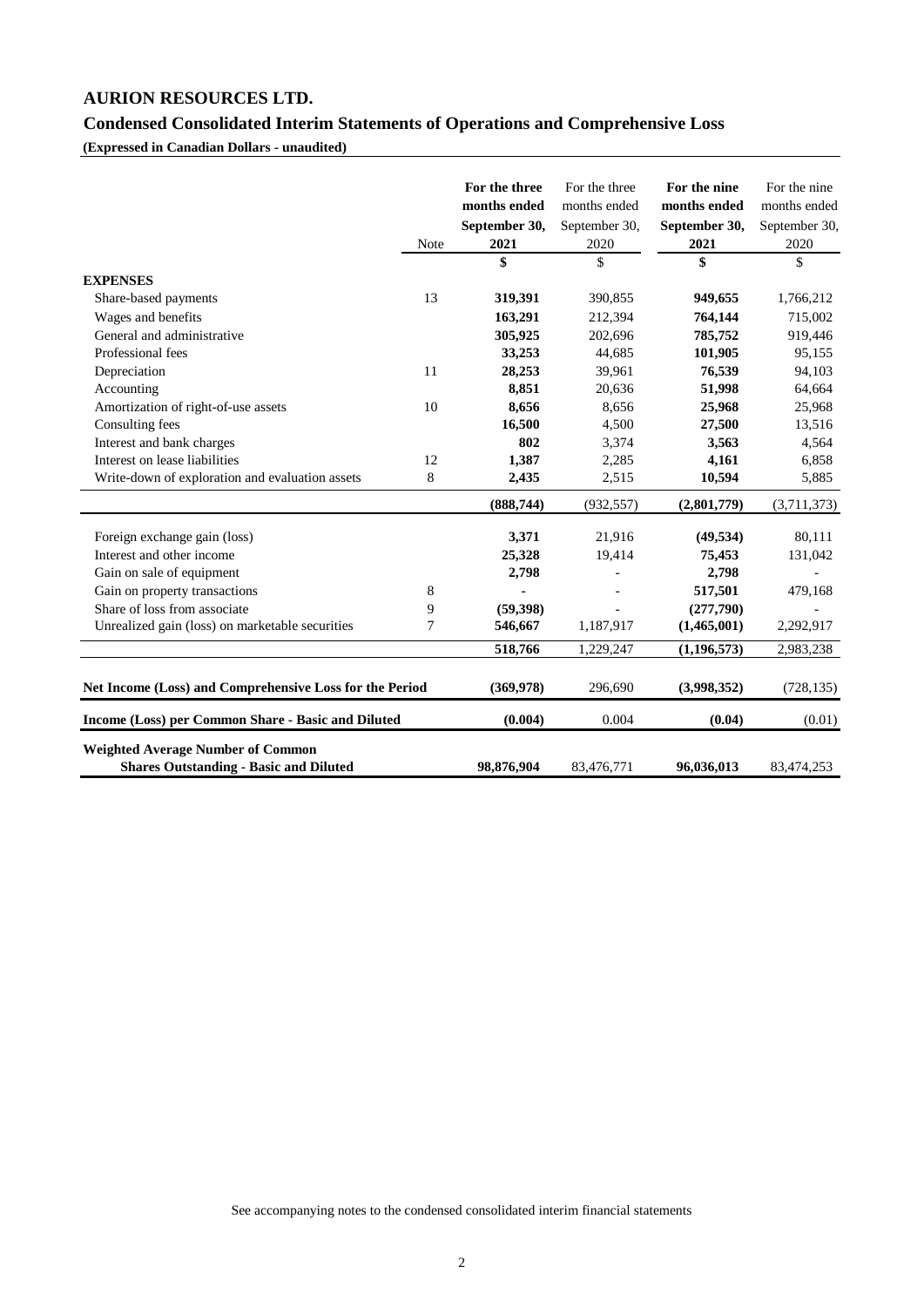# **AURION RESOURCES LTD. Condensed Consolidated Interim Statements of Changes in Shareholders' Equity (Expressed in Canadian Dollars - unaudited)**

|                                                 |                         |                          |                          | Contributed | <b>Share-based</b> | <b>Expired stock options</b> |                |                     |
|-------------------------------------------------|-------------------------|--------------------------|--------------------------|-------------|--------------------|------------------------------|----------------|---------------------|
|                                                 | <b>Number of shares</b> | Share capital            | <b>Warrants</b>          | surplus     | payment reserve    | and warrants reserve         | <b>Deficit</b> | <b>Total equity</b> |
|                                                 |                         |                          | \$                       |             | \$                 | \$.                          | \$.            |                     |
| Balance, December 31, 2019                      | 83,432,854              | 51, 101, 747             | 436,758                  |             | 5,879,009          | 4,032,709                    | (23,617,648)   | 37,832,575          |
| Total comprehensive loss for September 30, 2020 |                         |                          |                          |             |                    |                              | (728, 135)     | (728, 135)          |
| Exercise of stock options                       | 40,000                  | 74,209                   |                          |             | (30,209)           |                              |                | 44,000              |
| Exercise of finders' warrants                   | 3,917                   | 7,621                    | (2,415)                  |             |                    |                              |                | 5,206               |
| Share-based payments - stock options            |                         |                          |                          |             | 1,540,661          |                              |                | 1,540,661           |
| Balance, September 30, 2020                     | 83,476,771              | 51,183,577               | 434,343                  |             | 7,389,461          | 4,032,709                    | (24, 345, 783) | 38,694,307          |
| Balance, December 31, 2020                      | 83,476,771              | 51,183,577               | 434,343                  | 4,332,608   | 7,475,072          | 4,032,709                    | (26,495,019)   | 40,963,290          |
| Total comprehensive loss for September 30, 2021 |                         |                          |                          |             |                    |                              | (3,998,352)    | (3,998,352)         |
| Shares issued for private placements            | 13,425,033              | 11,411,278               |                          |             |                    |                              | -              | 11,411,278          |
| Exercise of stock options                       | 1,975,000               | 444,910                  |                          |             | (219, 410)         |                              |                | 225,500             |
| Expiry of finders' warrants                     |                         | $\overline{\phantom{a}}$ | (434,343)                |             |                    | 434,343                      |                |                     |
| Contribution from associate                     |                         | -                        | $\overline{\phantom{a}}$ | (201, 860)  |                    |                              | -              | (201, 860)          |
| Share-based payments - stock options            |                         |                          |                          |             | 1,006,350          |                              | -              | 1,006,350           |
| Share issuance costs - cash                     |                         | (740, 015)               |                          |             |                    |                              | ۰              | (740, 015)          |
| Share issuance costs - finders' warrants        |                         | (276, 243)               | 276,243                  |             |                    |                              |                |                     |
| Balance, September 30, 2021                     | 98,876,804              | 62,023,507               | 276,243                  | 4,130,748   | 8,262,012          | 4,467,052                    | (30, 493, 371) | 48,666,191          |

See accompanying notes to the condensed consolidated interim financial statements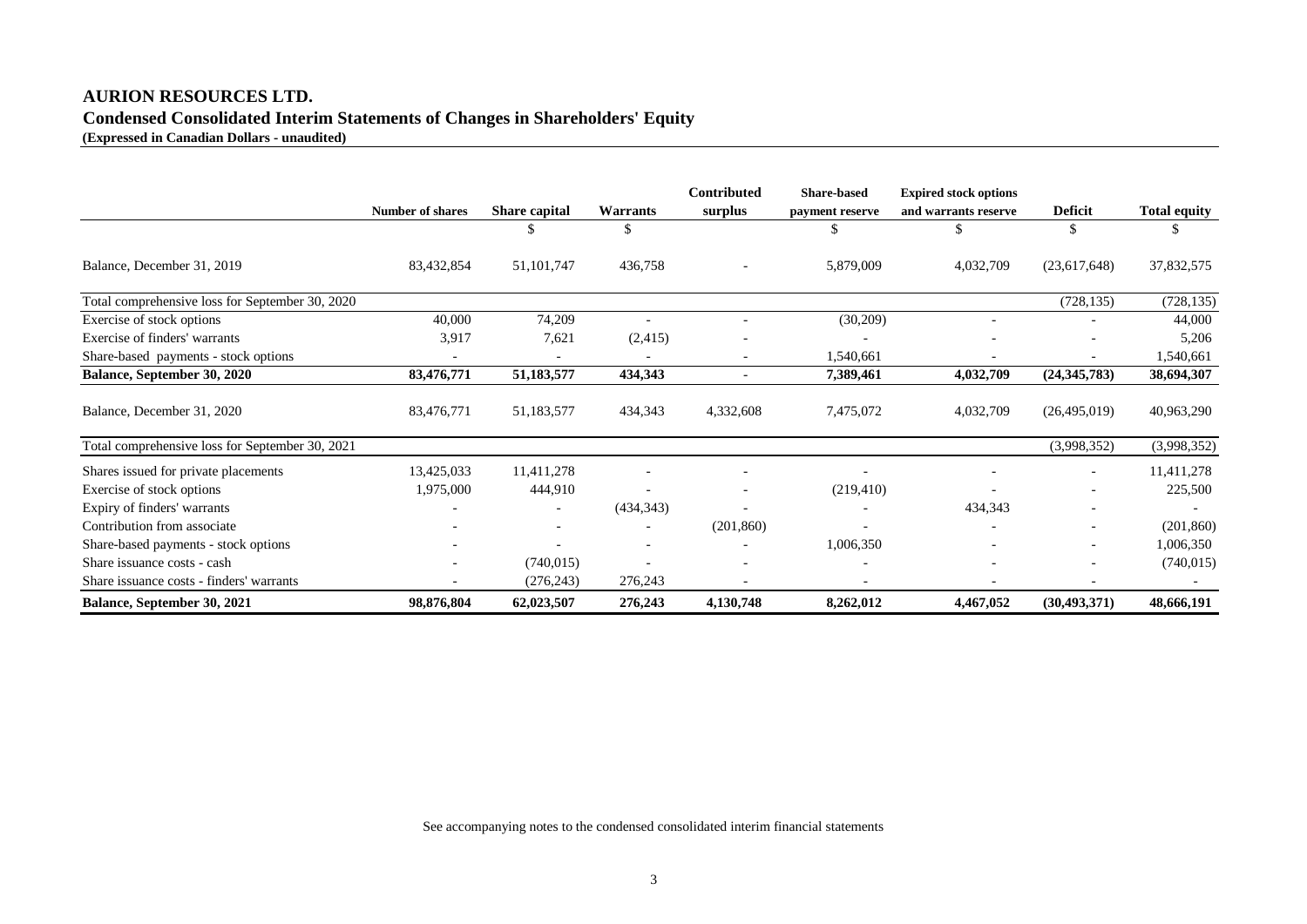# **Condensed Consolidated Interim Statements of Cash Flows**

**(Expressed in Canadian Dollars - unaudited))**

|                                                 |      | For the nine  | For the nine  |
|-------------------------------------------------|------|---------------|---------------|
|                                                 |      | months ended  | months ended  |
|                                                 |      | September 30, | September 30, |
|                                                 | Note | 2021          | 2020          |
|                                                 |      | \$            | \$            |
| <b>OPERATING ACTIVITIES</b>                     |      |               |               |
| Net loss for the period                         |      | (3,998,352)   | (728, 135)    |
| Items not affecting cash:                       |      |               |               |
| Share-based payments                            | 13   | 802,810       | 1,766,212     |
| Share of loss from associate                    | 9    | 277,790       |               |
| Depreciation                                    | 11   | 76,539        | 94,103        |
| Amortization of right-of-use asset              | 10   | 25,968        | 25,968        |
| Write-down of exploration and evaluation assets | 8    | 10,594        | 5,885         |
| Interest on lease liabilites                    | 12   | 4,161         | 6,858         |
| Unrealized gain (loss) on marketable securities | 7    | 1,465,001     | (2,292,917)   |
| Gain on property transactions                   | 8    | (517, 501)    |               |
| Accrued interest income                         |      |               | (59, 956)     |
| Changes in non-cash operating working capital   | 14   | 222,282       | 437,374       |
|                                                 |      | (1,630,708)   | (744, 608)    |
| <b>INVESTING ACTIVITIES</b>                     |      |               |               |
| Exploration and evaluation expenditures, net    |      | (4,270,316)   | (7,200,702)   |
| Purchase of property and equipment              |      | (5, 158)      | (17, 926)     |
| Interest income received                        |      |               | 93,400        |
| Short-term investments                          |      |               | 1,000,000     |
| Proceeds from disposal of assets                |      | 34,926        |               |
|                                                 |      | (4,240,548)   | (6, 125, 228) |
| <b>FINANCING ACTIVITIES</b>                     |      |               |               |
| Proceeds from issuance of share capital - net   | 13   | 10,896,763    | 49,206        |
| Repayment of lease liabilities                  |      | (28, 446)     | (25,749)      |
| Interest paid on lease liabilities              | 12   | (4,161)       | (6, 858)      |
|                                                 |      |               |               |
|                                                 |      | 10,864,156    | 16,599        |
| INCREASE (DECREASE) IN CASH                     |      | 4,992,900     | (6,853,237)   |
| CASH, BEGINNING OF PERIOD                       |      | 1,704,898     | 8,750,837     |
| CASH, END OF PERIOD                             |      | 6,697,798     | 1,897,600     |

SUPPLEMENTAL CASH FLOW INFORMATION 14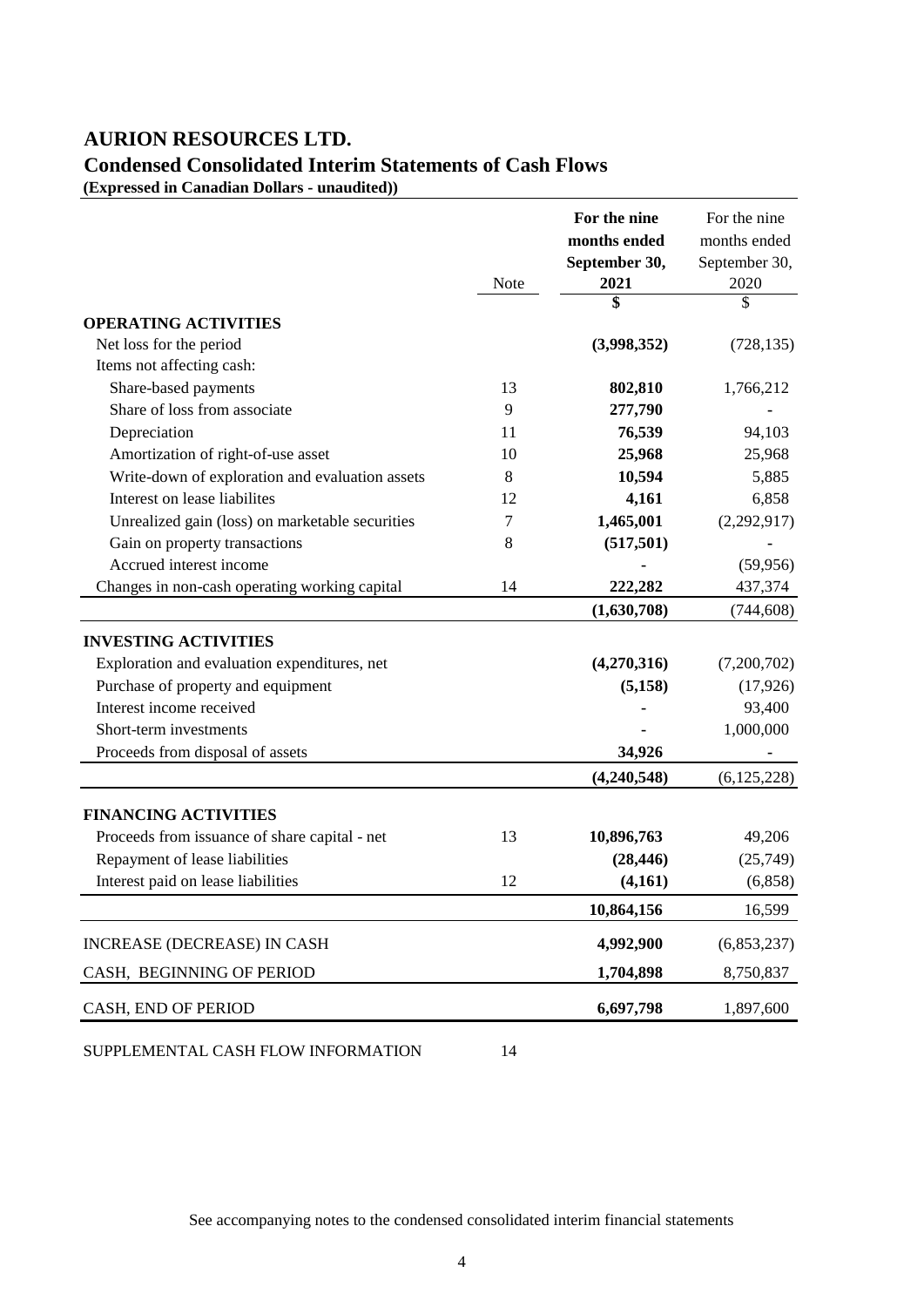**AURION RESOURCES LTD. Notes to the Condensed Consolidated Interim Financial Statements For the three and nine months ended September 30, 2021 and 2020**

**(Expressed in Canadian Dollars - unaudited)**

### **1. DESCRIPTION OF BUSINESS**

Aurion Resources Ltd. (the "Company") was incorporated under the *Business Corporations Act (Alberta)* on April 6, 2006 and was continued into British Columbia on August 10, 2018 under the *Business Corporations Act (British Columbia).* The Company was listed on the TSX Venture Exchange (the "Exchange") on October 3, 2008. The Company has its registered and records office at  $6204\ 125$ <sup>th</sup> Street, Surrey, BC, Canada, and its principal office is 120 Torbay Road, Suite W240, St. John's, Newfoundland and Labrador, Canada. The Company and its wholly-owned subsidiaries are engaged in the evaluation, acquisition and exploration of mineral properties in Canada, Mexico, the United States, Sweden and Finland. The Company plans to ultimately develop the properties, bring them into production, option or lease properties to third parties, or sell the properties outright. The Company has not determined whether these properties contain ore reserves that are economically recoverable and the Company is considered to be in the exploration stage.

These condensed consolidated interim financial statements (the "financial statements") for the three and nine months ended September 30, 2021 were authorized for issuance by the Board of Directors of the Company on November 26, 2021.

In March 2020, the World Health Organization declared COVID-19 a global pandemic. This contagious disease outbreak, which has continued to spread, and any related adverse public health developments, has adversely affected workforces, economies, and financial markets globally, potentially leading to an economic downturn. It is not possible for the Company to predict the duration or magnitude of the adverse results of the outbreak and its effects on the Company's business or results of operations at this time.

### **2. BASIS OF PREPARATION**

#### *Statement of compliance*

These financial statements have been prepared in accordance with International Accounting Standard ("IAS") 34 *Interim Financial Reporting* in accordance with International Financial Reporting Standards ("IFRS") issued by the International Accounting Standards Board ("IASB") and Interpretations of the International Financial Reporting Interpretations Committee ("IFRIC").

#### *Basis of consolidation and presentation*

These financial statements reflect the financial position, results of operations and cash flows of the Company and its wholly owned subsidiaries: Minera Aurion de Mexico S.A. de C.V. (Mexico), Aurion Resources (US) LLC (USA), Aurion Resources AB (Sweden), Aurion Resources Oy (Finland) and FennoEx Oy (Finland). All inter-company transactions and balances have been eliminated upon consolidation.

The financial statements of the Company have been prepared in accordance with IFRS on a going concern basis, which contemplates the realization of assets and the settlement of liabilities and commitments in the normal course of business. The Company does not have any proven economically recoverable reserves, has continuous losses, and, at September 30, 2021, the Company had an accumulated deficit of \$30,493,371 (December 31, 2020 - \$26,495,019). However, management has assessed that the working capital is sufficient for the Company to continue as a going concern beyond one year. The success of the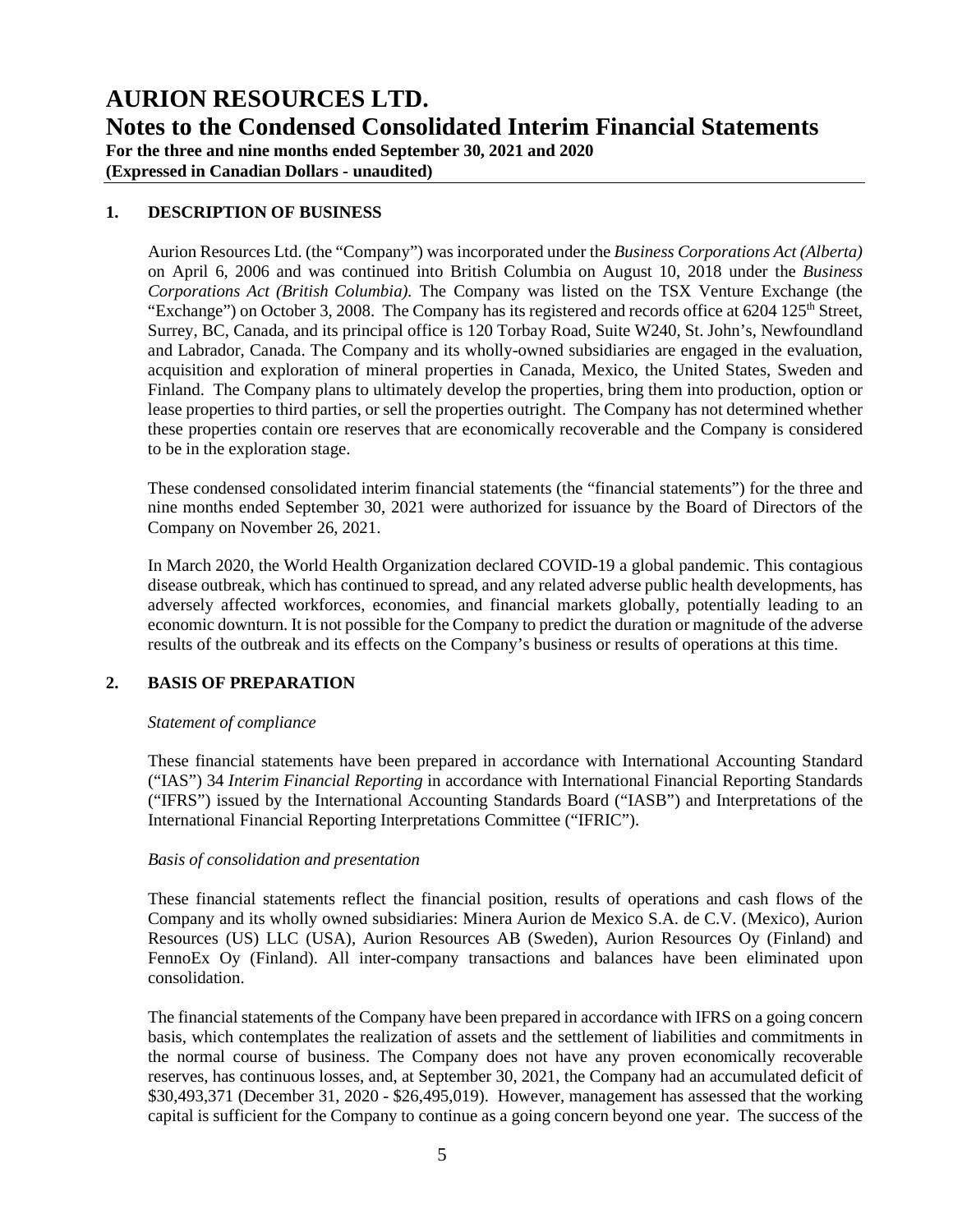**AURION RESOURCES LTD. Notes to the Condensed Consolidated Interim Financial Statements For the three and nine months ended September 30, 2021 and 2020**

**(Expressed in Canadian Dollars - unaudited)**

### **2. BASIS OF PREPARATION (Continued)**

Company and the recoverability of exploration costs are dependent upon the existence of economically recoverable reserves, the ability of the Company to obtain financing to fund and complete the development of such reserves, the ability of the Company to satisfy obligations as they come due and upon future profitable production from the properties or proceeds from disposition. The Company's ability to raise additional funds is dependent on favourable conditions in equity and alternative investment markets, which are volatile and subject to significant uncertainty.

The amounts shown as exploration and evaluation assets represent net costs to date, less write-offs and do not necessarily represent present or future values. Although the Company has taken steps to verify title to mineral properties in which it has an interest, in accordance with industry standards for the current stage of exploration of such properties, these procedures do not guarantee the Company's title. Property title may be subject to unregistered prior agreements or transfers and may be affected by undetected defects. If the going concern assumption was not appropriate for these financial statements, adjustments would be necessary to the carrying value of assets and liabilities, the reported net loss and the statement of financial position classifications used.

### *Basis of measurement*

These financial statements have been prepared on a historical cost basis, except for financial assets classified as at fair value through profit or loss, which are measured at fair value. Additionally, these financial statements have been prepared using the accrual basis of accounting, except for cash flow information.

### *Currency of presentation*

All amounts are expressed in Canadian dollars, unless otherwise stated.

### **3. SIGNIFICANT ACCOUNTING POLICIES**

These financial statements should be read in conjunction with the Company's annual consolidated financial statements and accompanying notes for the year ended December 31, 2020. These financial statements have been prepared using the same accounting policies as described in the Company's December 31, 2020 consolidated financial statements.

# **4. CAPITAL MANAGEMENT**

The capital structure of the Company consists of capital and equity comprising share capital, warrants, reserves and deficit. The Company manages its capital structure and makes adjustments to it, based on the funds available to the Company, in order to support the acquisition, exploration and development of mineral properties. The Board of Directors does not establish quantitative return on capital criteria for management, but rather relies on the expertise of the Company's management to sustain future development of the business. The properties in which the Company has an interest are in the exploration stage; as such, the Company has historically relied on the equity markets to fund its activities. The Company will continue to assess new properties and seek to acquire an interest in additional properties if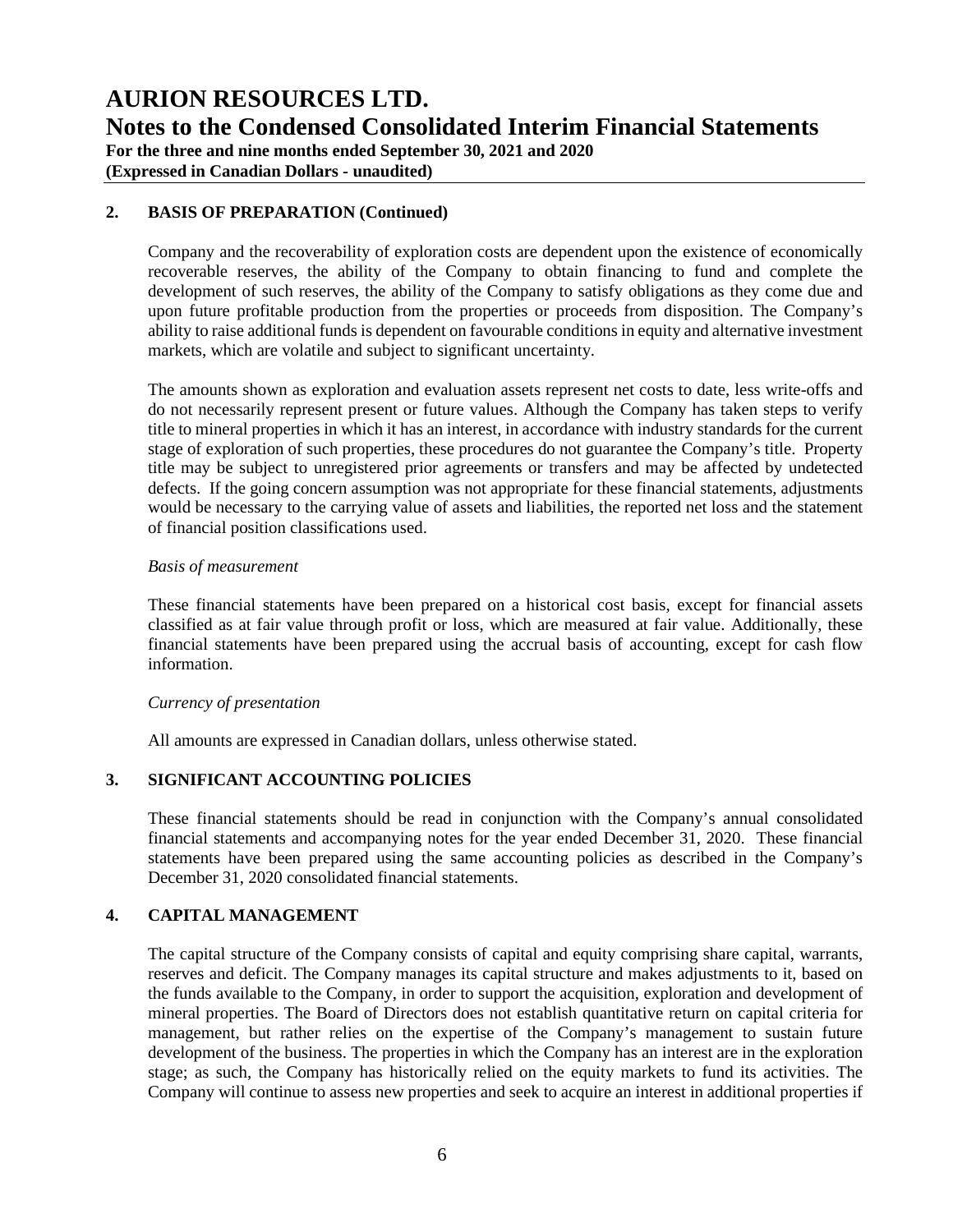**Notes to the Condensed Consolidated Interim Financial Statements**

**For the three and nine months ended September 30, 2021 and 2020**

**(Expressed in Canadian Dollars - unaudited)**

### **4. CAPITAL MANAGEMENT (Continued)**

it feels there is sufficient geologic or economic potential and if it has adequate financial resources to do so. Management reviews its capital management approach on an ongoing basis which remains unchanged since the year ended December 31, 2020. The Company is not subject to externally imposed capital requirements.

## **5. FINANCIAL INSTRUMENTS**

Financial instruments recorded at fair value on the consolidated statement of financial position are classified using a fair value hierarchy that reflects the significance of the inputs used in making the measurements. The fair value hierarchy has the following levels:

Level 1 – valuation based on quoted prices (unadjusted) observed in active markets for identical assets or liabilities

Level 2 – valuation techniques based on inputs that are quoted prices or similar instruments in active markets; inputs other than quoted prices used in a valuation model that are observable for that instrument; and inputs that are derived principally from or corroborated by observable market data by correlation or other means

Level 3 – valuation techniques with significant unobservable market inputs

The Company does not have any level 2 or 3 fair value measurements, and there have been no transfers between levels.

| As at September 30, 2021           | Level 1    | Level 2 | Level 3 | Total      |
|------------------------------------|------------|---------|---------|------------|
| <b>Financial assets</b>            | \$         | \$      | \$      | \$         |
| Cash                               | 6,697,798  |         |         | 6,697,798  |
| <b>Marketable securities</b>       | 4,830,001  |         |         | 4,830,001  |
| <b>Total financial assets</b>      | 11,527,799 |         |         | 11,527,799 |
|                                    |            |         |         |            |
| As at December 31, 2020            | Level 1    | Level 2 | Level 3 | Total      |
| <b>Financial assets</b>            | \$         | \$      | \$      | \$         |
| Cash                               | 1,704,898  |         |         | 1,704,898  |
| <b>Marketable securities</b>       | 5,777,501  |         |         | 5,777,501  |
| <b>Total financial assets</b>      | 7,482,399  |         |         | 7,482,399  |
|                                    |            |         |         |            |
| As at September 30, 2021           | Level 1    | Level 2 | Level 3 | Total      |
|                                    | \$         | \$      | \$      | \$         |
| <b>Financial liabilites</b>        |            |         |         |            |
| Deferred share unit liabilities    | 575,902    |         |         | 575,902    |
| <b>Total financial liabilities</b> | 575,902    |         |         | 575,902    |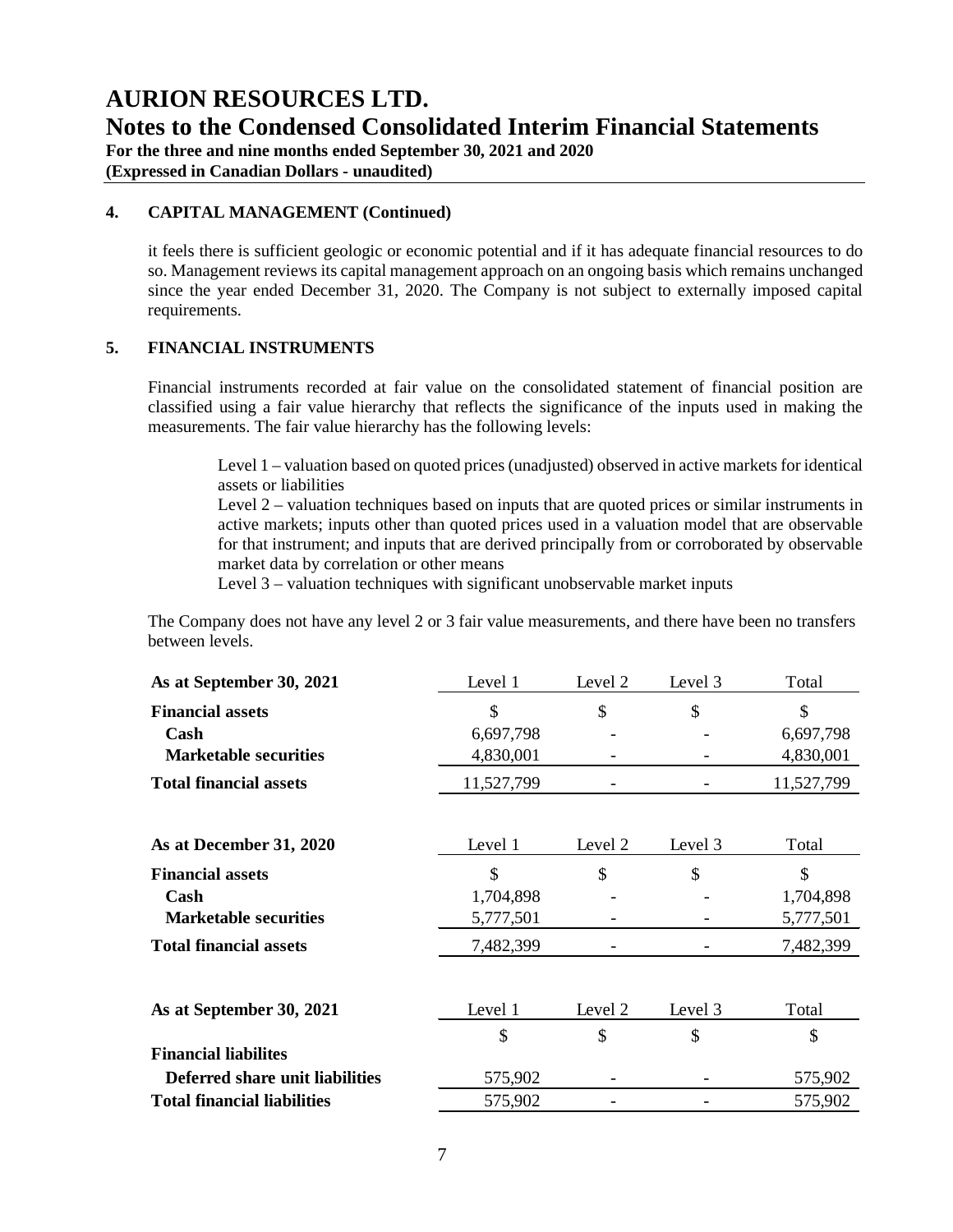**For the three and nine months ended September 30, 2021 and 2020**

**(Expressed in Canadian Dollars - unaudited)**

# **5. FINANCIAL INSTRUMENTS (Continued)**

| As at December 31, 2020            | Level 1 | Level 2                  | Level 3                  | Total   |
|------------------------------------|---------|--------------------------|--------------------------|---------|
|                                    |         |                          |                          |         |
| <b>Financial liabilites</b>        |         |                          |                          |         |
| Deferred share unit liabilities    | 779.442 | $\overline{\phantom{0}}$ | $\overline{\phantom{0}}$ | 779.442 |
| <b>Total financial liabilities</b> | 779.442 | $\overline{\phantom{0}}$ | $\overline{\phantom{0}}$ | 779 442 |

### Financial Risk Factors

The Company has exposure to credit risk, liquidity risk and market risk. The Company's Board of Directors has the overall responsibility for the oversight of these risks and reviews the Company's policies on an ongoing basis to ensure that these risks are appropriately managed, which are summarized below:

### *Credit risk*

Credit risk is the risk of loss associated with a counterparty's inability to fulfill its payment obligations. The Company's credit risk is primarily attributable to receivables, which is mainly comprised of government tax refunds. Management believes that the credit risk concentration with respect to financial instruments included in the receivables is not significant. The Company holds cash and invests it in interest bearing deposit accounts at its financial institution. Management believes that the associated credit risk for its invested cash is low.

# *Liquidity risk*

Liquidity risk is the risk that the Company will not be able to meet its financial obligations as they become due. As at September 30, 2021, the Company had cash of \$6,697,798 to settle current liabilities of \$743,757. To the extent that the Company does not believe it has sufficient liquidity to meet its current obligations, the Board of Directors considers securing additional funds through equity or partnering transactions. All of the Company's financial liabilities are short-term in nature and are subject to normal trade terms.

### *Market risk*

Market risk is the risk that changes in market prices, such as interest rates, foreign exchange rates, and equity prices will affect the Company's income or the value of its financial instruments.

(a) Interest rate risk –The Company's current policy is to invest excess cash in either interest bearing deposit accounts or Guaranteed Income Certificates ("GICs") issued by its financial institutions. Management believes it has minimal exposure to interest rate risk.

As at September 30, 2021, the Company held no short term investments (December 31, 2020 – nil). As at September 30, 2021, the carrying value of the Company's short-term investments was \$nil (December 31, 2020 - \$nil) including \$nil of accrued interest (December 31, 2020 – \$nil).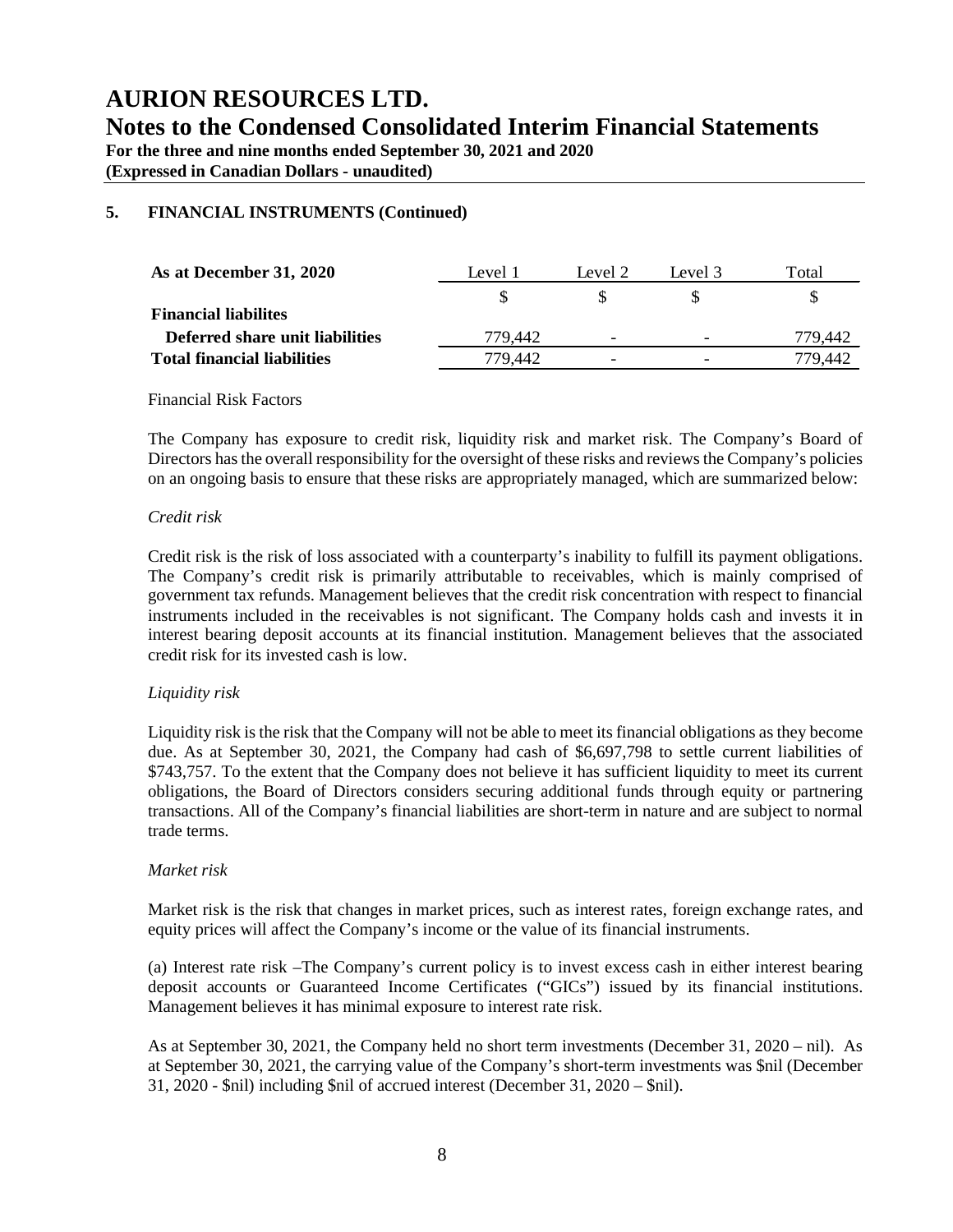**For the three and nine months ended September 30, 2021 and 2020**

**(Expressed in Canadian Dollars - unaudited)**

# **5. FINANCIAL INSTRUMENTS (Continued)**

(b) Foreign exchange risk - The Company transacts certain business in Euro, Swedish Kroner, U.S. Dollars and Mexican Pesos, and therefore is subject to foreign exchange risk on certain receivables, trade payables and cash balances. The Company attempts to mitigate these risks by managing its foreign exchange inflows and outflows. No hedging instruments have been used by the Company, however, depending upon the nature and level of future foreign exchange transactions, consideration may be given to the use of hedging instruments. The Company believes that it adequately manages its foreign exchange risk, and the risk is minimal.

The following table shows the net exposures in US dollars, Swedish Kroner and Euro at September 30, 2021.

|                       | US\$     | Euro       | SEK            |
|-----------------------|----------|------------|----------------|
| Cash                  | 22,874   | 818,065    | 45,661         |
| Receivables           |          | 145,705    |                |
| Trade payables        | (14.400) | (300, 692) | $\blacksquare$ |
| Net currency exposure | 8,474    | 663,078    | 45,661         |

Based on the above currency exposures, a 10% change in the value of each currency to the value of the Canadian dollar would impact the Company's net loss by:

| ∵τ⊂ Φ<br>Euro |        |  |
|---------------|--------|--|
| 847           | 66,308 |  |

(c) Equity risk – The Company is exposed to market risk because of the fluctuating values of its publicly traded marketable securities. The Company has no control over these fluctuations and does not hedge its investments. Based on the September 30, 2021value of the marketable securities every 10% increase or decrease in the share prices of these companies would have impacted the loss for the period, up or down, by approximately \$483,000 (December 31, 2020 - \$577,750).

## **6. RECEIVABLES**

A summary of the Company's receivables is as follows:

|                                  | September 30, | December 31,   |
|----------------------------------|---------------|----------------|
|                                  | 2021          | 2020           |
|                                  | S             |                |
| Harmonized sales tax receivable  | 16,664        | 12,151         |
| Value added tax receivable       | 206,431       | 228,535        |
| Due from related party (Note 15) | 38,997        | $\blacksquare$ |
|                                  | 262,092       | 240,686        |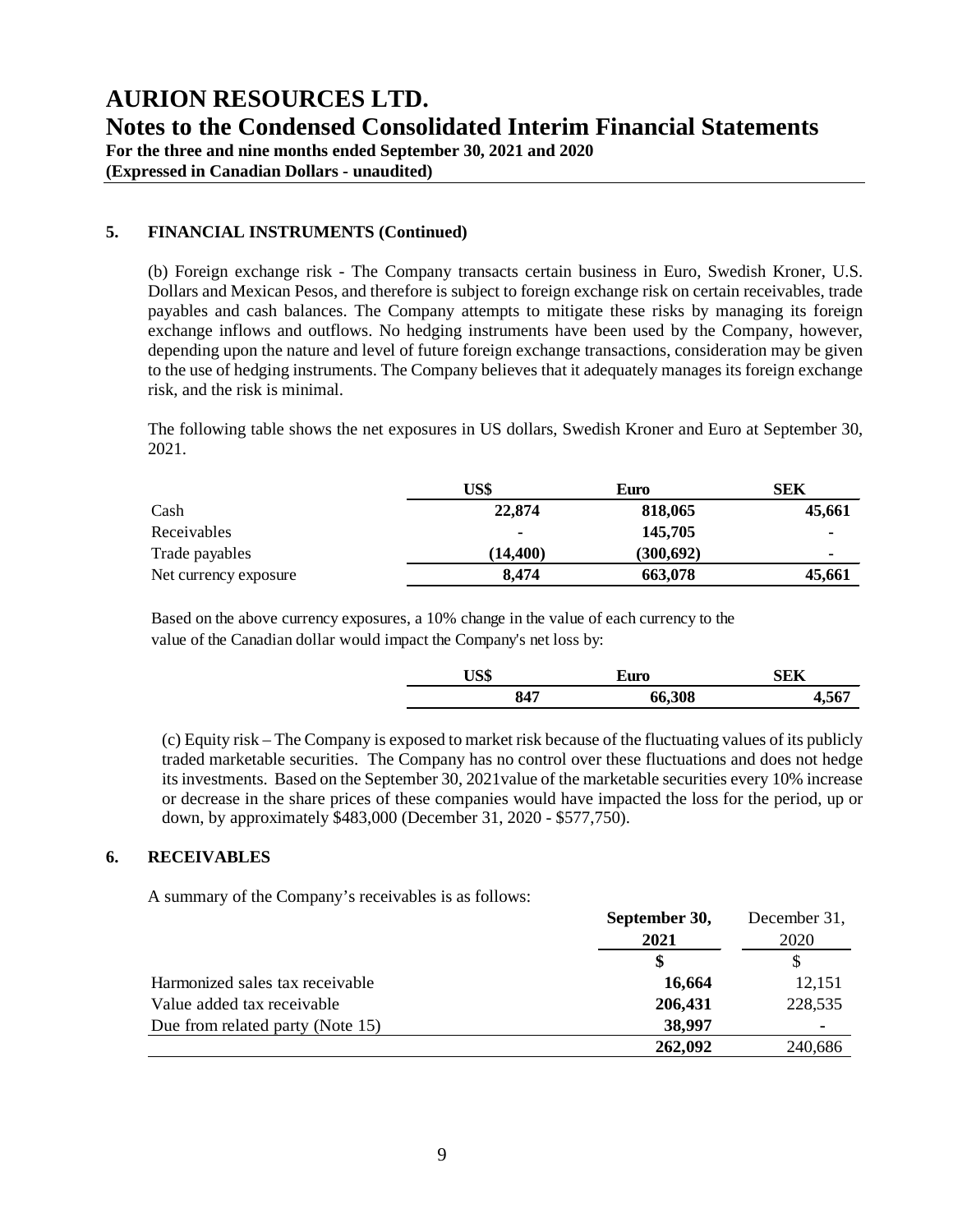**For the three and nine months ended September 30, 2021 and 2020**

**(Expressed in Canadian Dollars - unaudited)**

### **7. MARKETABLE SECURITIES**

Marketable securities consist of common shares listed on an active market that have been received pursuant to mineral property option agreements (Note 8). Changes in marketable securities outstanding are as follows:  **Total** 

|                        | Total       |
|------------------------|-------------|
|                        | \$          |
| Cost                   |             |
| December 31, 2020      | 4,192,168   |
| Additions              | 517,501     |
| September 30, 2021     | 4,709,669   |
| Fair Value             |             |
| December 31, 2020      | 5,777,501   |
| Additions              | 517,501     |
| Unrealized gain (loss) | (1,465,001) |
| September 30, 2021     | 4,830,001   |
| Cost                   |             |
| December 31, 2019      | 3,713,000   |
| September 30, 2020     | 3,713,000   |
| Fair Value             |             |
| December 31, 2019      | 3,505,000   |
| Unrealized gain (loss) | (745,000)   |
| September 30, 2020     | 2,760,000   |

The valuation of these shares has been determined in whole by reference to the bid price of the shares on the Exchange or the Canadian Securities Exchange ("CSE") at each reporting period.

### **8. EXPLORATION AND EVALUATION ASSETS**

|                          | Balance,                          |           | <b>Receipts</b> |                     | Balance,      |
|--------------------------|-----------------------------------|-----------|-----------------|---------------------|---------------|
|                          | <b>Beginning of</b>               |           | From            | <b>Properties</b>   | End of        |
| <b>Geographical Area</b> | <b>Period</b><br><b>Additions</b> |           | <b>Partners</b> | <b>Written Down</b> | <b>Period</b> |
|                          | \$                                | \$        | \$              | Φ                   |               |
| <b>Finland</b>           | 29,812,382                        | 4,270,316 |                 | (10, 594)           | 34,072,104    |
| Sweden                   | $\blacksquare$                    |           | ۰               |                     |               |
| <b>United States</b>     | 21,068                            | ٠         | ۰               |                     | 21,068        |
| <b>Mexico</b>            | ۰                                 | ٠         | ۰               |                     |               |
|                          | 29,833,450                        | 4,270,316 |                 | (10, 594)           | 34,093,172    |

As at September 30, 2021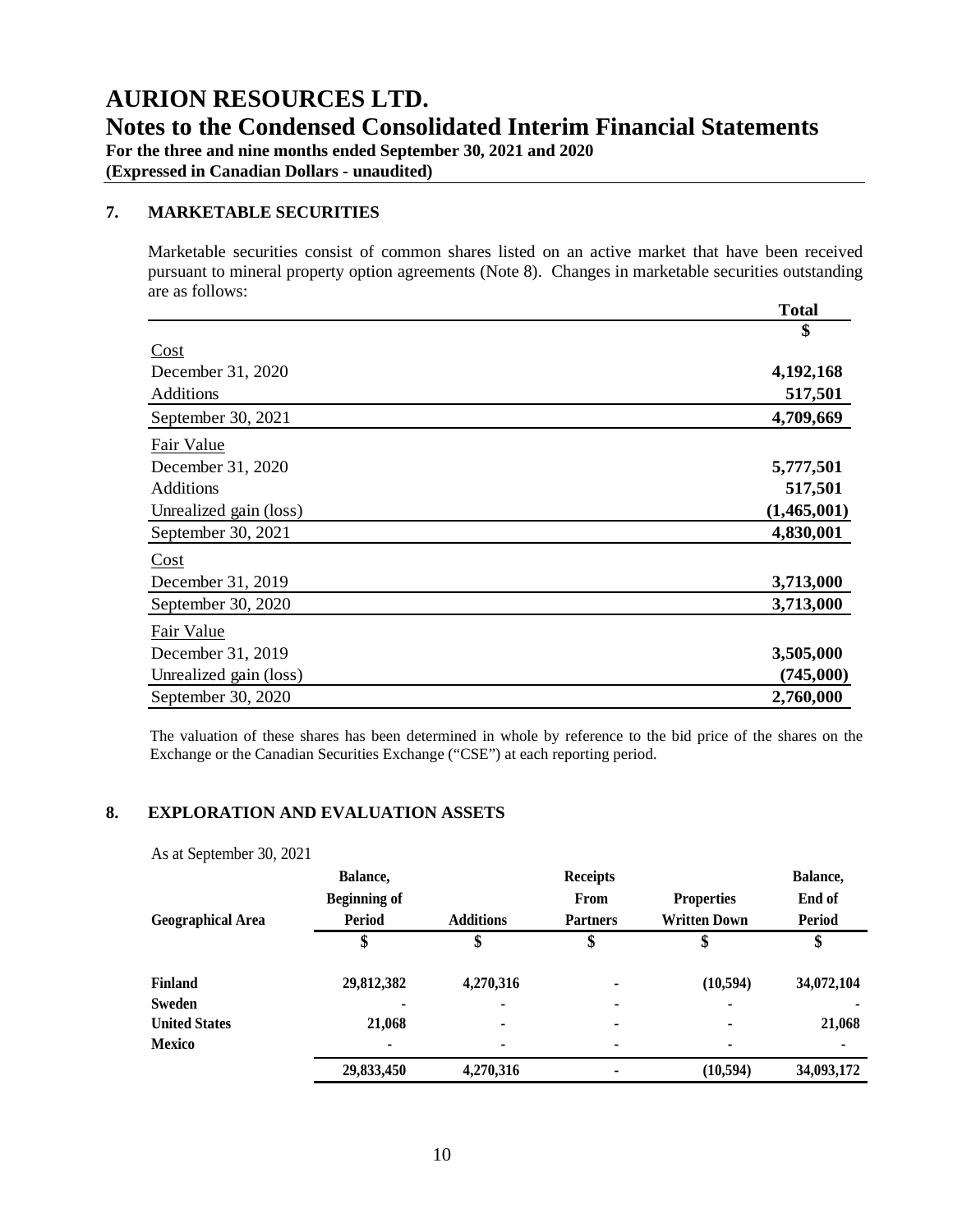**For the three and nine months ended September 30, 2021 and 2020**

**(Expressed in Canadian Dollars - unaudited)**

 $A = \pm D$  constructed  $21, 2020$ 

# **8. EXPLORATION AND EVALUATION ASSETS (Continued)**

| As at December 31, 2020  |                     |                  |                 |                     |            |
|--------------------------|---------------------|------------------|-----------------|---------------------|------------|
|                          | Balance,            |                  | <b>Receipts</b> |                     | Balance,   |
|                          | <b>Beginning of</b> |                  | From            | <b>Properties</b>   | End of     |
| <b>Geographical Area</b> | Year                | <b>Additions</b> | <b>Partners</b> | <b>Written Down</b> | Year       |
|                          | \$                  | \$               | \$              | \$                  | \$         |
| Finland                  | 21,411,308          | 8,933,395        | (528, 076)      | (4,245)             | 29,812,382 |
| Sweden                   | 447,446             |                  | ۰               | (447, 446)          |            |
| <b>United States</b>     | 19,475              | 1,593            | $\blacksquare$  |                     | 21,068     |
| <b>Mexico</b>            |                     | 5,885            |                 | (5,885)             |            |
|                          | 21,878,229          | 8,940,873        | (528,076)       | (457,576)           | 29,833,450 |

(a) On August 13, 2015, the Company signed a binding Letter Agreement with B2Gold Corp. ("B2Gold"), granting B2Gold the right to earn up to an undivided 75% interest of an approximately 25,000 ha project area that includes the Kutuvuoma and Ahvenjarvi projects in Finland. On January 18, 2016, the Company formalized a definitive Option Agreement ("Option Agreement") with B2Gold consistent with the terms of the binding Letter agreement signed on August 12, 2015.

Under the terms of the Option Agreement, B2Gold must complete \$5,000,000 in exploration expenditures, pay the Company \$50,000 cash and issue 550,000 B2Gold common shares over four years to earn an initial 51% interest. B2Gold can earn an additional 19% interest by spending a further \$10,000,000 over two years. B2Gold can earn an additional 5% interest (for a total of 75%) by completing a bankable feasibility study. The first-year commitment of \$750,000 in exploration expenditures, including 2,000 meters of drilling and payment of \$50,000 cash and 50,000 B2Gold shares, is guaranteed. Over the period of January 18, 2016 to August 13, 2019, B2Gold fulfilled the terms of the Option Agreement and the Company received a total of \$50,000 in cash and 550,000 B2Gold common shares.

On August 1, 2019, the Company received the final 200,000 B2Gold common shares as per the Option Agreement at a value of \$884,000 (Note 7). The carrying value of the properties under the Option Agreement was reduced to Nil and the remaining amount of \$459,442 was recorded as a gain on property transactions in the consolidated statements of operations and comprehensive loss.

On August 13, 2019, the Company received a Notice of Exercise of Option from B2Gold confirming that B2Gold had fulfilled its obligations under the Option Agreement dated January 18, 2016, and that as of August 14, 2019, the Option was deemed to be exercised.

On August 14, 2019, the Company entered into a Shareholders Agreement ("Shareholders Agreement") with B2Gold for the management and operation of a new company to be incorporated upon exercise of the Option on August 13, 2019. Fingold Ventures Ltd. ("Fingold") was incorporated on August 14, 2019 (Note 9). The Kutuvuoma, Ahvenjarvi, Sore-Eksy, Tepsa and Sinermanpalo properties were transferred into Fingold and as per the terms of the Shareholders Agreement, B2Gold holds 51% and the Company holds 49% of Fingold share capital. B2Gold has the right to earn up to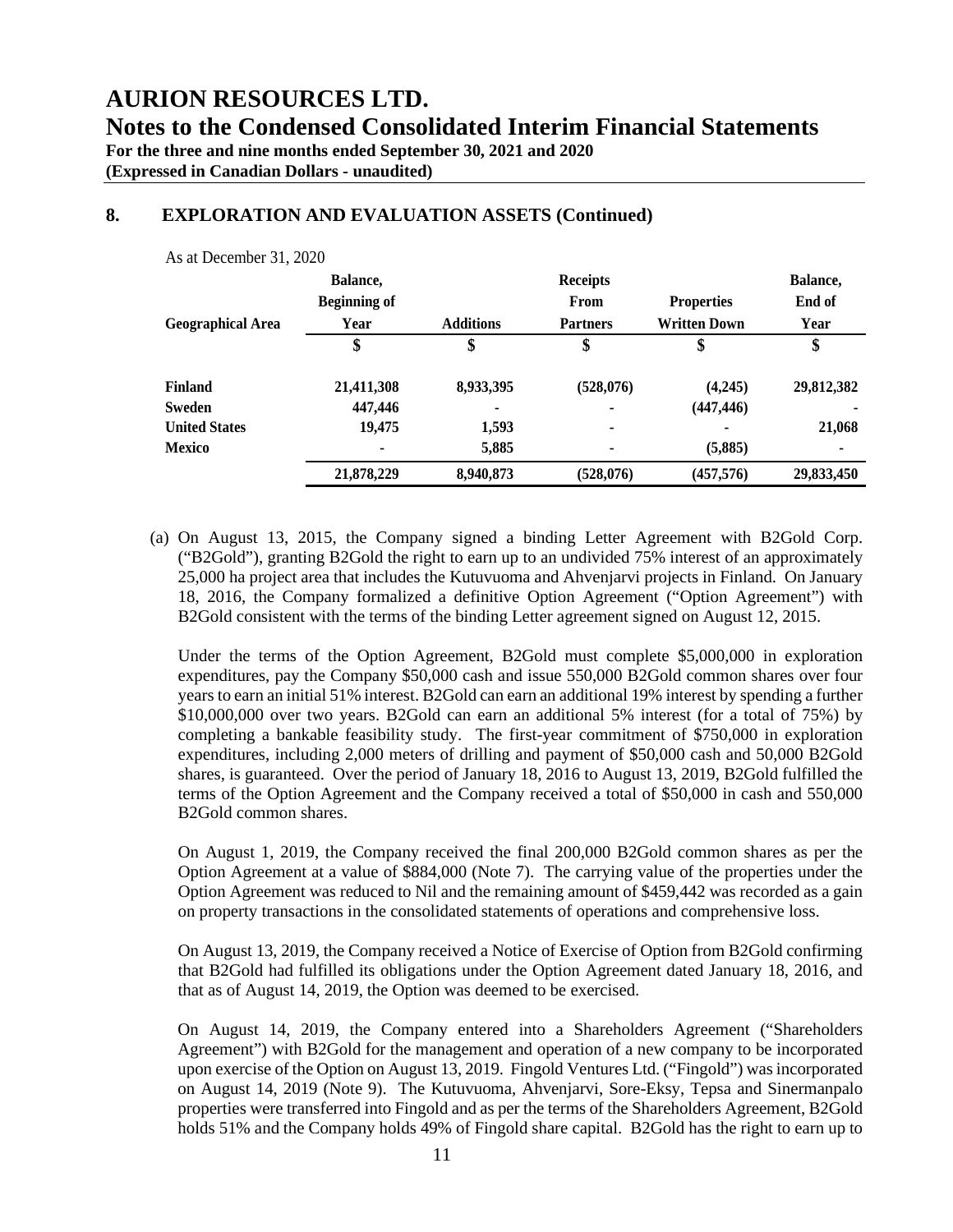**For the three and nine months ended September 30, 2021 and 2020 (Expressed in Canadian Dollars - unaudited)**

## **8. EXPLORATION AND EVALUATION ASSETS (Continued)**

75% in Fingold. B2Gold can earn an additional 19% by spending \$10,000,000 within two years and earn a further 5% by funding all programs and budgets until the completion of a Feasibility Study.

(b) On January 31, 2018, the Company signed a non-binding Letter of Intent ("LOI") with Kinross Gold Corporation ("Kinross"), granting Kinross the right to earn up to an undivided 70% interest in the Outa project, an area covering approximately 15,000 ha in Northern Finland. Under the terms of the LOI, Kinross must spend US\$5,000,000 over five years to earn a 70% interest in the project and Kinross has agreed to expend US\$1,000,000 on exploration of the project within the first two years.

On August 17, 2018, the Company entered into an Option Agreement with Kinross pursuant to the terms of the LOI signed on January 31, 2018.

On May 3, 2021, the Company received formal notice from Kinross that, pursuant to Section 8.1 (a) of the Option agreement dated August 17, 2018, the Option agreement with the Company was terminated effective April 1, 2021.

(c) On April 24, 2019, the Company entered into an option agreement with Strategic Resources Inc. ("Strategic") granting Strategic the option to earn a 100% interest in the Company's wholly owned Silasselka Vanadium Project in northern Finland. Under the terms of the option agreement, Strategic may acquire up to a 100% interest in the project by paying \$500,000 cash, issuing 8,000,000 Strategic shares and incurring \$3,000,000 in exploration expenditures, through a two stage earn-in over a period of three years. During the year ended December 31, 2019, the Company received \$500,000 cash and 3,000,000 Strategic shares at a fair value of \$1,830,000 (Note 7). The carrying value of the Silasselka Property was reduced to nil and the remaining amount of \$1,973,695 was recorded as a gain on property transactions in the consolidated statements of operations and comprehensive loss. During the year ended December 31, 2020, the Company received 1,916,667 Strategic shares at a fair value of \$479,168 (Note 7) which was reflected as a gain on property transactions in the consolidated statements of operations and comprehensive loss. On June 10, 2021, the Company received 1,916,667 Strategic shares at a fair value of \$517,501 (Note 7) which is reflected as a gain on property transactions in the consolidated statements of operations and comprehensive loss for the six months ended June 30, 2021.

On June 16, 2020, the Company signed an agreement to amend the terms of the option agreement entered into with Strategic on April 24, 2019. Under the terms of the amending agreement, Strategic was granted a single option to acquire 100% interest in the Silasselka property by paying \$500,000 and granting 8,000,000 common shares of Strategic over three years and, with the exception of expenditures required to keep the property in good standing, the requirement to incur a minimum of \$3,000,000 in expenditures was waived.

(d) During the year ended December 31, 2020, the Company determined that the land permits in Sweden no longer hold merit for future development. The carrying value of the properties was reduced to nil by a write down of \$447,446 recorded at December 31, 2020.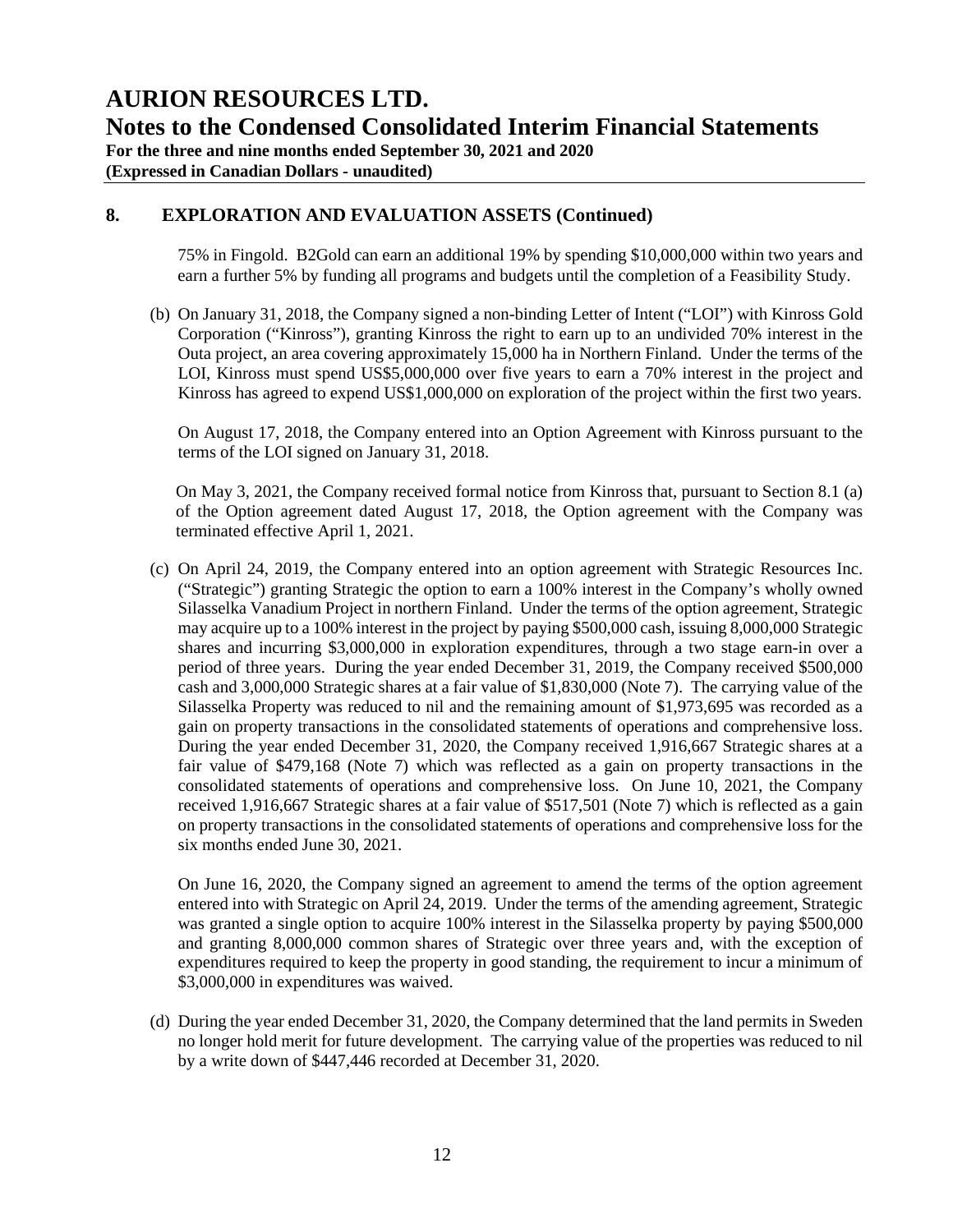**(Expressed in Canadian Dollars - unaudited)**

## **9. INVESTMENT IN ASSOCIATE**

The Company has a 49% equity interest (4,900 common shares) in Fingold which was incorporated on August 14, 2019, subsequent to B2Gold exercising its Option on August 13, 2019 (See Note 8), pursuant to the Option Agreement entered into on January 18, 2016. The Company will not contribute any capital to Fingold until such time that B2Gold fulfills its commitment to spend \$10 million in exploration expenditures pursuant to the terms of the Option Agreement.

|                                    | As at              |
|------------------------------------|--------------------|
|                                    | September 30, 2021 |
|                                    |                    |
| Current assets                     | 1,272,573          |
| Non-current assets                 | 13,169,695         |
| <b>Current liabilities</b>         | (7,560,274)        |
| Non-current liabilities            |                    |
| Loss for the period                | (121, 221)         |
| The Company's percent of ownership | 49%                |

The following table is a reconciliation of the carrying value of the investment in Fingold:

|                             | September 30, 2021 |
|-----------------------------|--------------------|
|                             |                    |
| Opening balance             | 3,851,826          |
| Contribution from associate | (201, 860)         |
| Proportionate share of loss | (277,790)          |
| Ending balance              | 3,372,176          |

# **10. RIGHT-OF-USE ASSETS**

Upon transition to IFRS 16 at January 1, 2019, the Company identified one office lease for its corporate office space in St. John's, NL. The continuity of ROU assets is as follows:

|                                  | September 30, 2021 | December 31, 2020 |
|----------------------------------|--------------------|-------------------|
|                                  |                    |                   |
| ROU assets, opening balance      | 63,478             | 98,102            |
| Less, depreciation of ROU assets | (25,968)           | (34,624)          |
| ROU assets, ending balance       | 37,510             | 63,478            |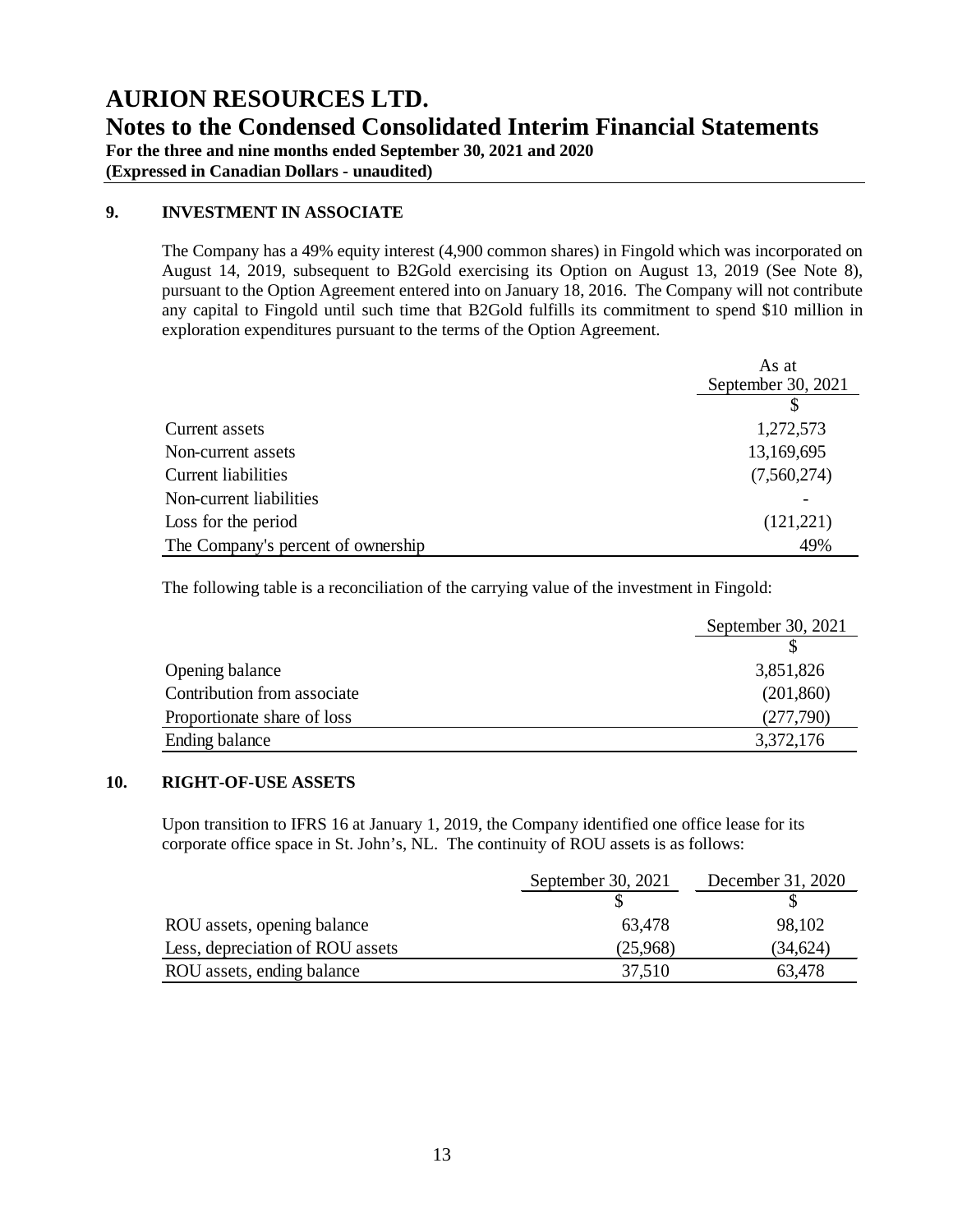**Notes to the Condensed Consolidated Interim Financial Statements**

**For the three and nine months ended September 30, 2021 and 2020**

**(Expressed in Canadian Dollars - unaudited)**

# **11. PROPERTY AND EQUIPMENT**

|                        | <b>Furniture and</b> |           |              |
|------------------------|----------------------|-----------|--------------|
|                        | <b>Computers</b>     | Equipment | <b>Total</b> |
|                        | \$                   | \$        | \$           |
| Cost:                  |                      |           |              |
| At December 31, 2020   | 252,384              | 320,827   | 573,211      |
| Additions              | 5,158                |           | 5,158        |
| Disposals              |                      | (52, 749) | (52, 749)    |
| At September 30, 2021  | 257,542              | 268,078   | 525,620      |
| <b>Depreciation:</b>   |                      |           |              |
| At December 31, 2020   | 215,709              | 140,571   | 356,280      |
| <b>Additions</b>       | 31,275               | 45,264    | 76,539       |
| Disposals              |                      | (17, 823) | (17, 823)    |
| At September 30, 2021  | 246,984              | 168,012   | 414,996      |
| <b>Carrying value:</b> |                      |           |              |
| At December 31, 2020   | 36,675               | 180,256   | 216,931      |
| At September 30, 2021  | 10,558               | 100,066   | 110,624      |

|                             | <b>Furniture and</b>                          |         |         |
|-----------------------------|-----------------------------------------------|---------|---------|
|                             | <b>Computers</b><br>Equipment<br><b>Total</b> |         |         |
|                             | \$                                            | \$      | \$      |
| Cost:                       |                                               |         |         |
| At December 31, 2019        | 247,136                                       | 308,149 | 555,285 |
| <b>Additions</b>            | 5,248                                         | 12,678  | 17,926  |
| Disposals                   |                                               |         |         |
| At December 31, 2020        | 252,384                                       | 320,827 | 573,211 |
| <b>Depreciation:</b>        |                                               |         |         |
| At December 31, 2019        | 156,354                                       | 76,816  | 233,170 |
| Additions                   | 59,355                                        | 63,755  | 123,110 |
| Disposals                   |                                               |         |         |
| At December 31, 2020        | 215,709                                       | 140,571 | 356,280 |
| <b>Carrying value:</b>      |                                               |         |         |
| At December 31, 2019        | 90,782                                        | 231,333 | 322,115 |
| <b>At December 31, 2020</b> | 36,675                                        | 180,256 | 216,931 |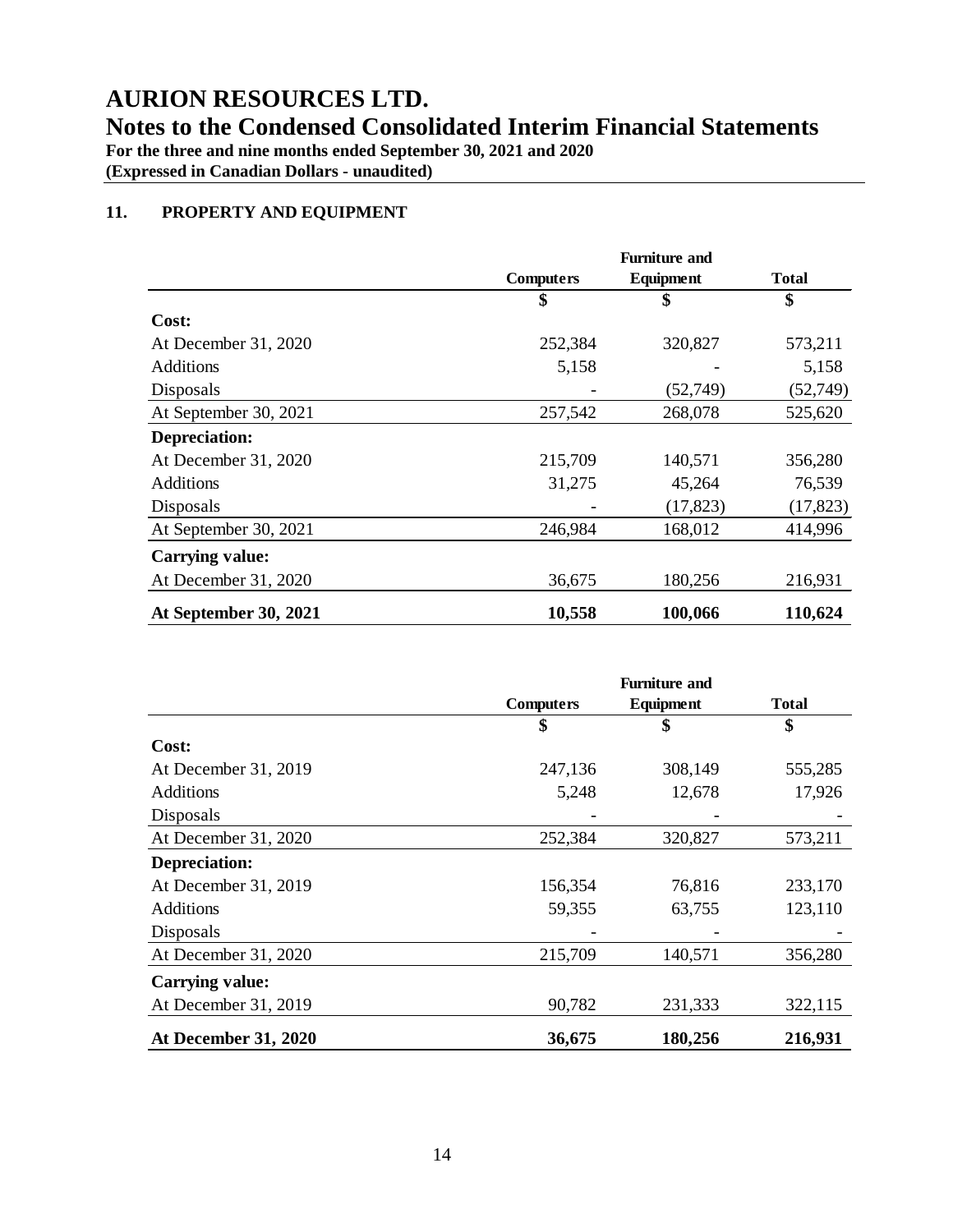**For the three and nine months ended September 30, 2021 and 2020**

**(Expressed in Canadian Dollars - unaudited)**

### **12. LEASE LIABILITES**

Upon transition to IFRS 16 at January 1, 2019, the Company identified one lease contract for its corporate office space in St. John's, NL that is reconciled to lease liabilities as follows:

 $\overline{\mathcal{S}}$ 

| Operating lease obligations as at December 31, 2018                                 | 161.179   |
|-------------------------------------------------------------------------------------|-----------|
| Effect from discounting at the incremental borrowing rate as at January 1, 2019 (1) | (28, 453) |
| Lease liabilities due to initial application of IFRS 16 at January 1, 2019          | 132,726   |

(1) The lease liabilities were discounted using an incremental borrowing rate at January 1, 2019 of 10% per annum.

The continuity for the lease liabilities is as follows:

|                                            | <b>September 30, December 31,</b> |           |
|--------------------------------------------|-----------------------------------|-----------|
|                                            | 2021                              | 2020      |
|                                            |                                   |           |
| Lease liabilities, opening balance         | 72,552                            | 106,885   |
| Less, lease payments                       | (32,607)                          | (43, 476) |
| Interest expense                           | 4,161                             | 9,143     |
| Lease liabilities, ending balance          | 44,106                            | 72,552    |
| Less, current portion of lease liabilities | (34, 332)                         | (34, 332) |
| Non-current portion of lease liabilities   | 9,774                             | 38,220    |

### **13. SHAREHOLDERS' EQUITY**

*Share Capital*

*Authorized*

An unlimited number of common shares with no par value, and An unlimited number of preferred shares issuable in series.

On January 19, 2021, the Company issued 1,800,000 common shares pursuant to the exercise of stock options for gross proceeds of \$180,000 (\$0.10 per share). The Company also recorded a fair value transfer between share-based payment reserve and share capital of \$173,850 in connection with the exercise.

On February 23, 2021, the Company announced the completion of a marketed private placement and a non-brokered private placement for an aggregate of 13,425,033 common shares issued at a price of \$0.85 for gross proceeds of \$11,411,278.

Under the marketed private placement, a total of 11,855,033 common shares were issued at a price of \$0.85 for gross proceeds of \$10,076,778. The marketed private placement was led by Cormark Securities Inc. on behalf of a syndicate of agents (collectively, the "Agents") including Canaccord Genuity Corp., Haywood Securities Inc, and PI Financial Corp. In consideration for their services, the Agents received a cash commission of \$537,723, equal to 5.5% of the gross proceeds of the marketed private placement,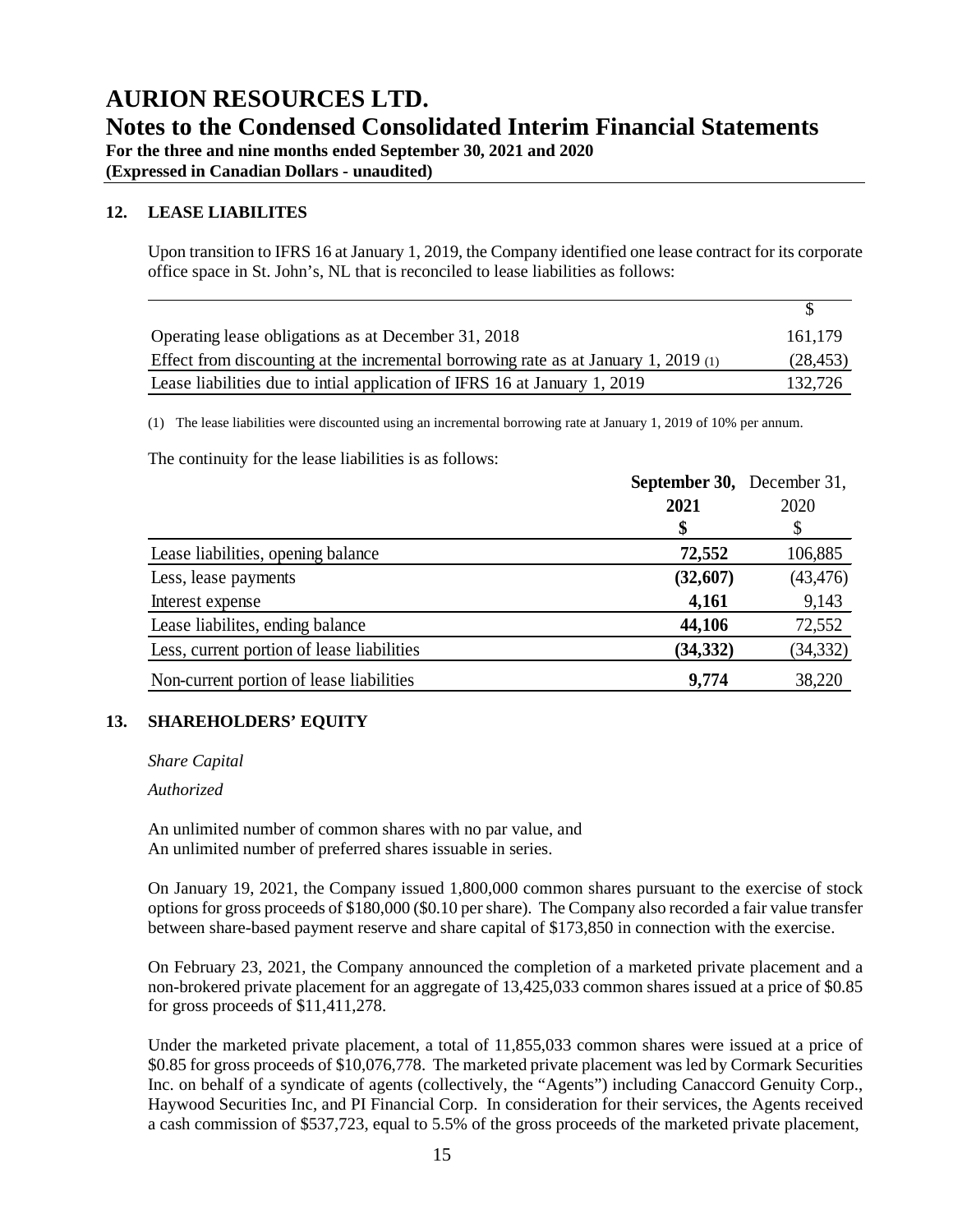**AURION RESOURCES LTD. Notes to the Condensed Consolidated Interim Financial Statements For the three and nine months ended September 30, 2021 and 2020**

**(Expressed in Canadian Dollars - unaudited)**

# **13. SHAREHOLDERS' EQUITY (Continued)**

other than in respect to certain purchasers on a president's list (the "President's List"), in which case such cash commission was reduced to 2.75%. Additionally, the Agents received 632,615 broker warrants (the "Broker Warrants") such a number equal to 5.5% of the number of Common Shares issued under the Offering, and other than in respect of certain purchasers on the President's List, in which case such number of Broker Warrants was reduced to 2.75%. The Broker Warrants are exercisable at a price of \$0.85 per common share for a period of two years from the closing of the marketed private placement. The fair value of the broker warrants granted was estimated at \$276,243 (\$0.44 per warrant) based on the Black-Scholes pricing model, with the following assumptions: risk-free interest rate of 1.5%, volatility of 87%, dividend yield of 0%, forfeiture rate of 0% and an expected life of two years. The Company incurred other costs of \$191,343 in cash for total share issuance costs in connection with the brokered and non-brokered private placement of \$1,005,309.

Under the non-brokered financing, a total of 1,570,000 common shares were issued for gross proceeds of \$1,334,500. The non-brokered financing was fully subscribed by Kinross who exercised their pro rata right granted pursuant to a prior financing to maintain a 9.98% interest in the issued and outstanding shares of the Company.

On June 30, 2021, the Company issued 175,000 common shares pursuant to the exercise of stock options for gross proceeds of \$45,500 (\$0.26 per share). The Company also recorded a fair value transfer between share-based payment reserve and share capital of \$45,559 in connection with the exercise.

### *Issued during the year ended December 31, 2020:*

On January 16, 2020, the Company issued 40,000 common shares pursuant to the exercise of stock options for gross proceeds of \$44,000 (\$1.10 per share). The Company also recorded a fair value transfer between share-based payment reserve and share capital of \$30,209 in connection with the exercise.

On January 17, 2020 and February 11, 2020, the Company issued 1,487 common shares pursuant to the exercise of warrants for gross proceeds of \$1,561 (\$1.05 per warrant). The Company also recorded a fair value transfer between warrants reserve and share capital of \$732 in connection with the exercise.

On January 17, 2020 and February 11, 2020, the Company issued 2,430 common shares pursuant to the exercise of warrants for gross proceeds of \$3,645 (\$1.50 per warrant). The Company also recorded a fair value transfer between warrants reserve and share capital of \$1,683 in connection with the exercise.

### *Preferred shares*

The preferred shares which have been authorized may be issued in one or more series and the directors are authorized to fix the number of shares in each series and to determine the designation, rights, privileges, restrictions and conditions attached to the shares of each series. No preferred shares have been issued from incorporation to September 30, 2021.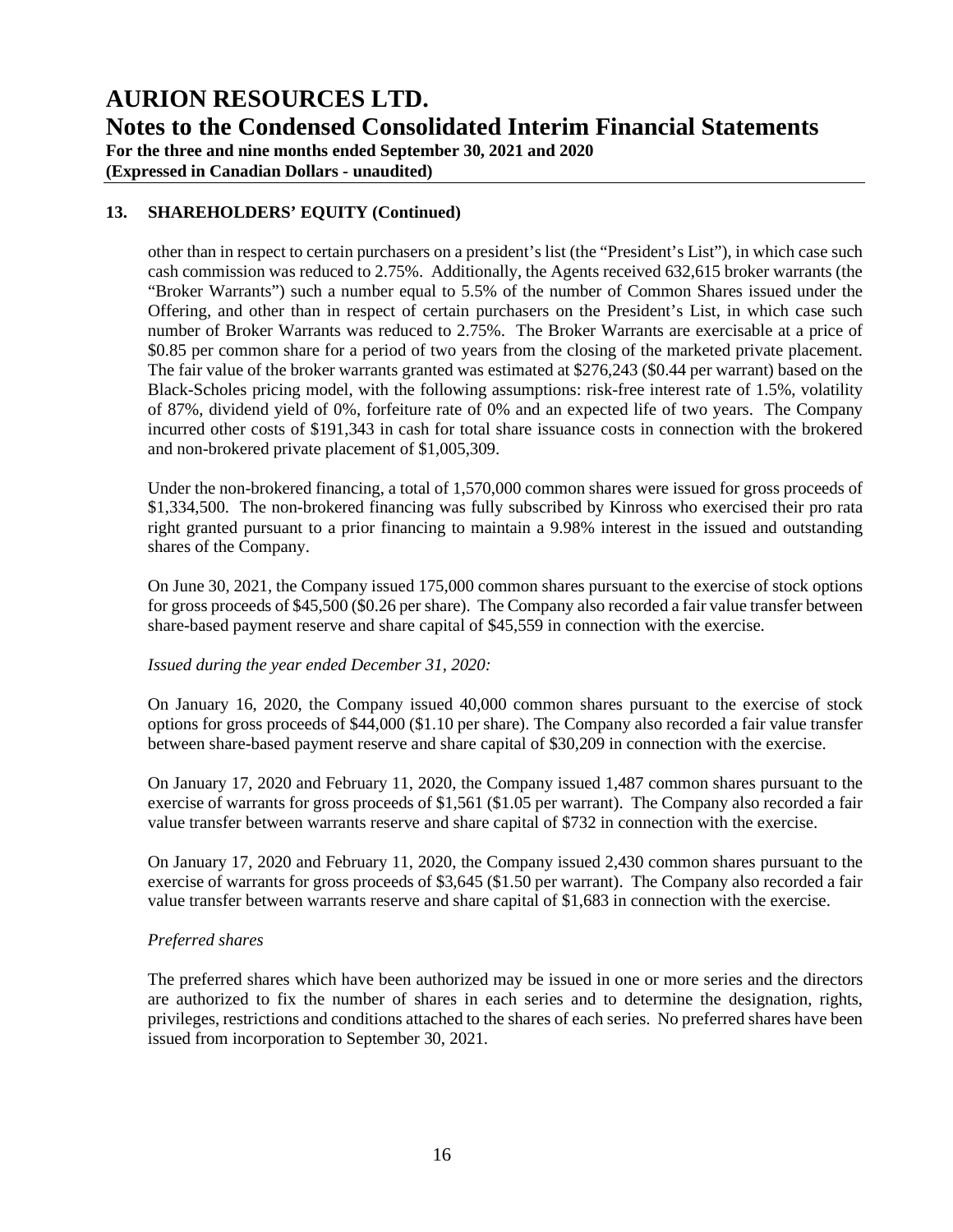**For the three and nine months ended September 30, 2021 and 2020**

**(Expressed in Canadian Dollars - unaudited)**

# **13. SHAREHOLDERS' EQUITY (Continued)**

### *Deferred Share Units*

The Company has a Deferred Share Unit Plan ("DSU Plan") under which Deferred Share Units may be granted to directors, officers and employees of the Company. The purpose of the Company's DSU Plan is to advance the interests of the Company by: (i) aligning the interests of directors, officers and employees with the interests of the shareholders; (ii) encouraging directors, officers and employees to remain associated with the Company; and (iii) furnishing directors, officers and employees with an additional incentive in their efforts on behalf of the Company. DSUs are redeemable upon departure from the Company, at the holder's option, and will be settled in cash from the general assets of the Company. The fair value of DSUs granted will be recorded as a bookkeeping entry on the books of the Company, the value of which on any particular date being equal to the market value of the Company shares.

Changes in DSUs outstanding are as follows:

|                             | <b>September 30, 2021</b> |                |
|-----------------------------|---------------------------|----------------|
|                             | <b>Granted</b>            | Vested         |
| Balance, December 31, 2020  | 1,327,098                 | 316,964        |
| Granted                     | 731,085                   |                |
| Vested                      | $\blacksquare$            | 88,174         |
| Redeemed                    | (174, 815)                | (174, 815)     |
| Cancelled                   | (317, 448)                | $\blacksquare$ |
| Balance, September 30, 2021 | 1,565,920                 | 230,323        |

|                            | <b>December 31, 2020</b> |         |
|----------------------------|--------------------------|---------|
|                            | <b>Granted</b>           | Vested  |
| Balance, December 31, 2019 | 716,786                  | 78,035  |
| Granted                    | 610,312                  | ۰       |
| Vested                     |                          | 238,929 |
| Balance, December 31, 2020 | 1,327,098                | 316,964 |

On March 31, 2021, the Company issued 530,488 DSUs to certain officers under its DSU plan at a market value of \$0.82 per DSU. These DSUs will vest one third on each of March 31, 2022, March 31, 2023, and March 31, 2024.

Effective March 31, 2021, upon the resignation of the President (see Note 15), 174,815 DSUs, the total vested DSUs held by the President at that date, were redeemed at a value of \$0.84 per DSU for a cash payment of \$146,844 with an offset recorded to deferred share unit liability. As a part of this transaction, 317,448 DSUs, the total unvested DSUs held by the President at that date, were cancelled and the previously recorded expense of \$127,901 related to these DSUs was recorded as a credit to share-based payments with an offset to deferred share unit liability.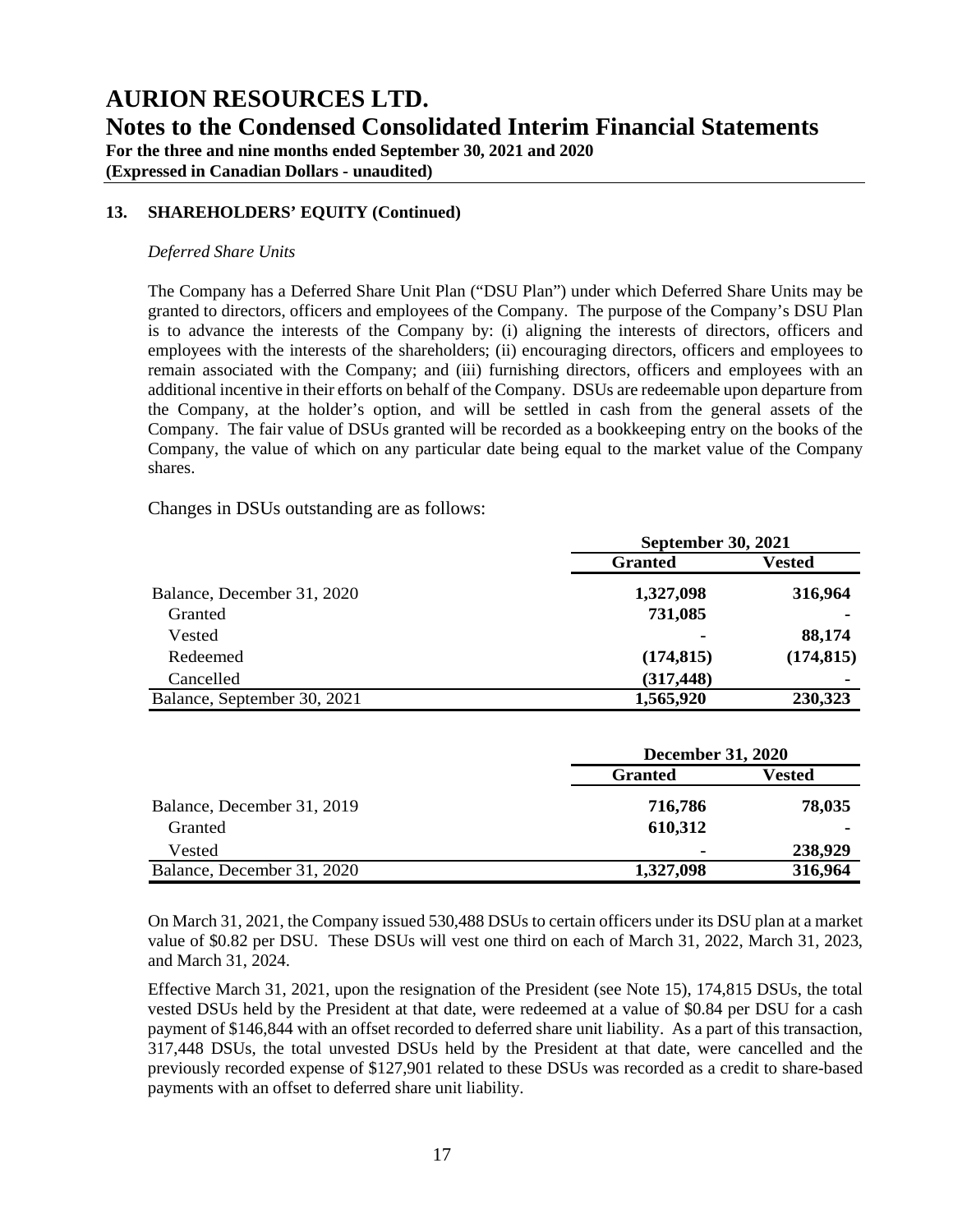**For the three and nine months ended September 30, 2021 and 2020**

**(Expressed in Canadian Dollars - unaudited)**

# **13. SHAREHOLDERS' EQUITY (Continued)**

On June 30, 2021, the Company issued 84,158 DSUs to certain officers under its DSU plan at a market value of \$1.01 per DSU. These DSUs will vest one third on each of June 30, 2022, June 30, 2023, and June 30, 2024.

On September 30, 2021, the Company issued 116,438 DSUs to certain officers under its DSU plan at a market value of \$0.73 per DSU. These DSUs will vest one third on each of September 30, 2022, September 30, 2023, and September 30, 2024.

During the nine months ended September 30, 2021, the Company recognized a net gain of \$203,540 in share-based payment expense relating to DSUs outstanding with an offset recorded in deferred share unit liability.

As a result of DSUs marked to market at September 30, 2021, along with adjustments recorded for redemptions and cancellations, the total DSU liability was \$575,902 (December 31, 2020 - \$779,442).

The following is a summary of DSUs granted to officers, directors and employees for the nine months ended September 30, 2021:

|                   | $#$ DSUs | <b>Market</b> |                                                               |
|-------------------|----------|---------------|---------------------------------------------------------------|
| <b>Grant date</b> | granted  | value*        | <b>Vesting details</b>                                        |
| $31-Mar-21$       | 530,488  | \$0.82        | 1/3 on each of first, second and third anniversaries of grant |
| $30$ -Jun-21      | 84,158   | \$ 1.01       | 1/3 on each of first, second and third anniversaries of grant |
| $30-Sep-21$       | 116,438  | \$0.73        | 1/3 on each of first, second and third anniversaries of grant |
|                   | 731,084  |               |                                                               |

\* Volume weighted average trading price for 5 days prior to grant date

During the year ended December 31, 2020 the Company recognized \$293,546 in share-based payment expense relating to DSUs outstanding with the offset recorded as a deferred share unit liability.

The following is a summary of DSUs granted to officers, directors and employees for the year ended December 31, 2020:

|                   | # $DSUs$ | <b>Market</b> |                                                               |
|-------------------|----------|---------------|---------------------------------------------------------------|
| <b>Grant date</b> | granted  | value*        | <b>Vesting details</b>                                        |
| $31-Mar-20$       | 140,845  | \$0.71        | 1/3 on each of first, second and third anniversaries of grant |
| $30$ -Jun-20      | 78,125   | \$1.28        | 1/3 on each of first, second and third anniversaries of grant |
| $29$ -Jul-20      | 162,602  | \$1.23        | 1/3 on each of first, second and third anniversaries of grant |
| $30-Sep-20$       | 78,740   | \$1.27        | 1/3 on each of first, second and third anniversaries of grant |
| $31$ -Dec-20      | 150,000  | \$1.10        | 1/3 on each of first, second and third anniversaries of grant |
|                   | 610,312  |               |                                                               |

\* Volume weighted average trading price for 5 days prior to grant date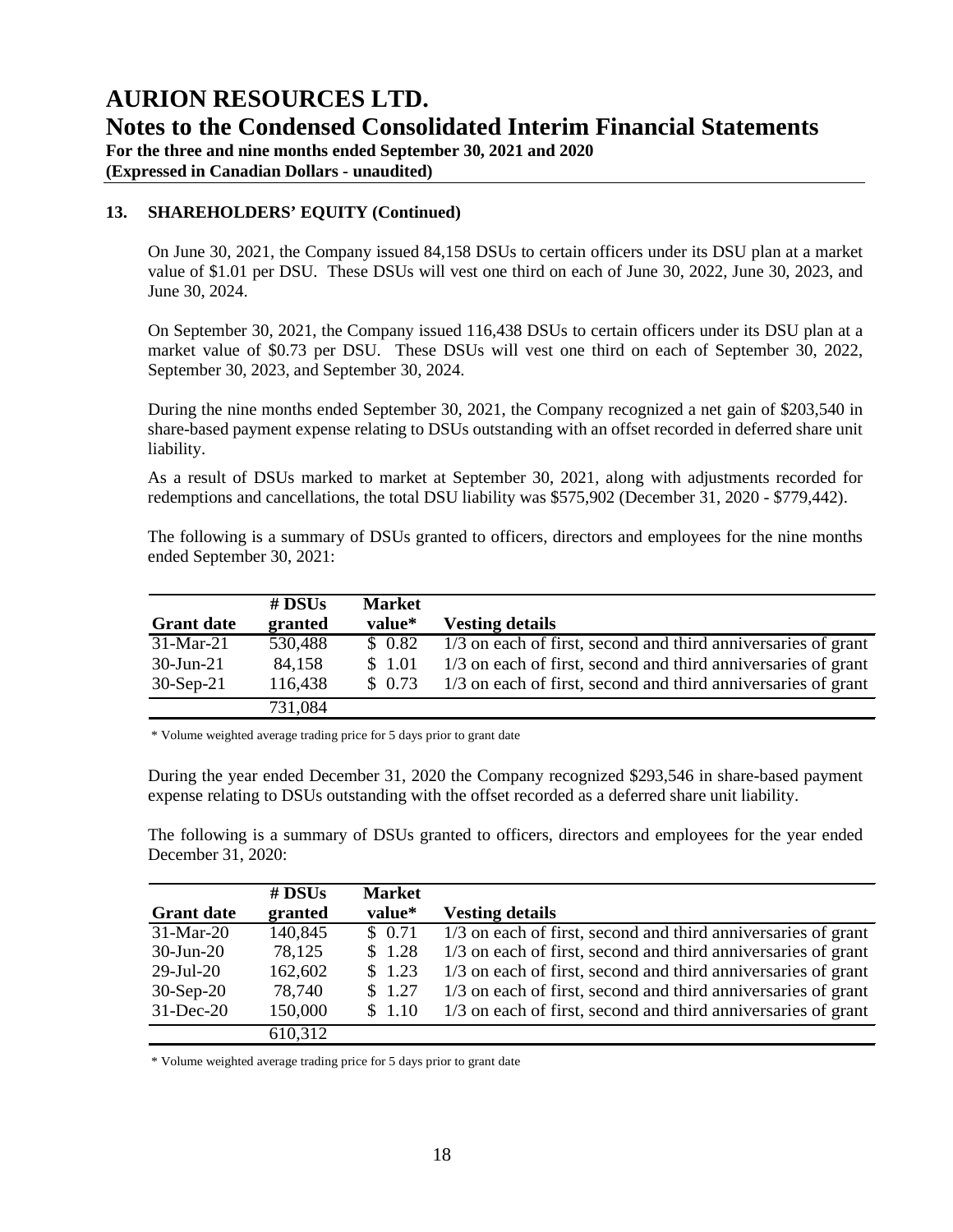**For the three and nine months ended September 30, 2021 and 2020**

**(Expressed in Canadian Dollars - unaudited)**

### **13. SHAREHOLDERS' EQUITY (Continued)**

#### *Stock options*

The Company has a Stock Option Plan under which options to purchase common shares in the Company may be granted to directors, officers, key employees and consultants of the Company. The maximum number of options which may be granted under the stock option plan is equivalent to 10% of the issued and outstanding common shares of the Company. The exercise price for the options is set by the Company at an amount equal to the Exchange trading price on the day preceding the date the options are granted, less any applicable discount as permitted by the Exchange policies as decided by the Company. The exercise period for the options is determined by the Company at the time the options are granted and shall not exceed ten years. Vesting terms for the options are also determined by the Company at the time of grant.

Changes in stock options outstanding are as follows:

|                             |               | <b>September 30, 2021</b> |  |
|-----------------------------|---------------|---------------------------|--|
|                             |               | Weighted-                 |  |
|                             |               | Average                   |  |
|                             |               | <b>Exercise</b>           |  |
|                             | <b>Number</b> | Price $(\$)$              |  |
| Balance, December 31, 2020  | 7,745,000     | 1.17                      |  |
| Granted                     | 2,015,000     | 0.95                      |  |
| Exercised                   | (1,975,000)   | 0.11                      |  |
| Balance, September 30, 2021 | 7,785,000     | 1.39                      |  |

|                            |               | <b>December 31, 2020</b> |  |
|----------------------------|---------------|--------------------------|--|
|                            |               | Weighted-                |  |
|                            |               | Average                  |  |
|                            |               | <b>Exercise</b>          |  |
|                            | <b>Number</b> | Price $(\$)$             |  |
| Balance, December 31, 2019 | 7,685,000     | 1.17                     |  |
| Granted                    | 100,000       | 1.38                     |  |
| Exercised                  | (40,000)      | (1.10)                   |  |
| Balance, December 31, 2020 | 7,745,000     | 1.17                     |  |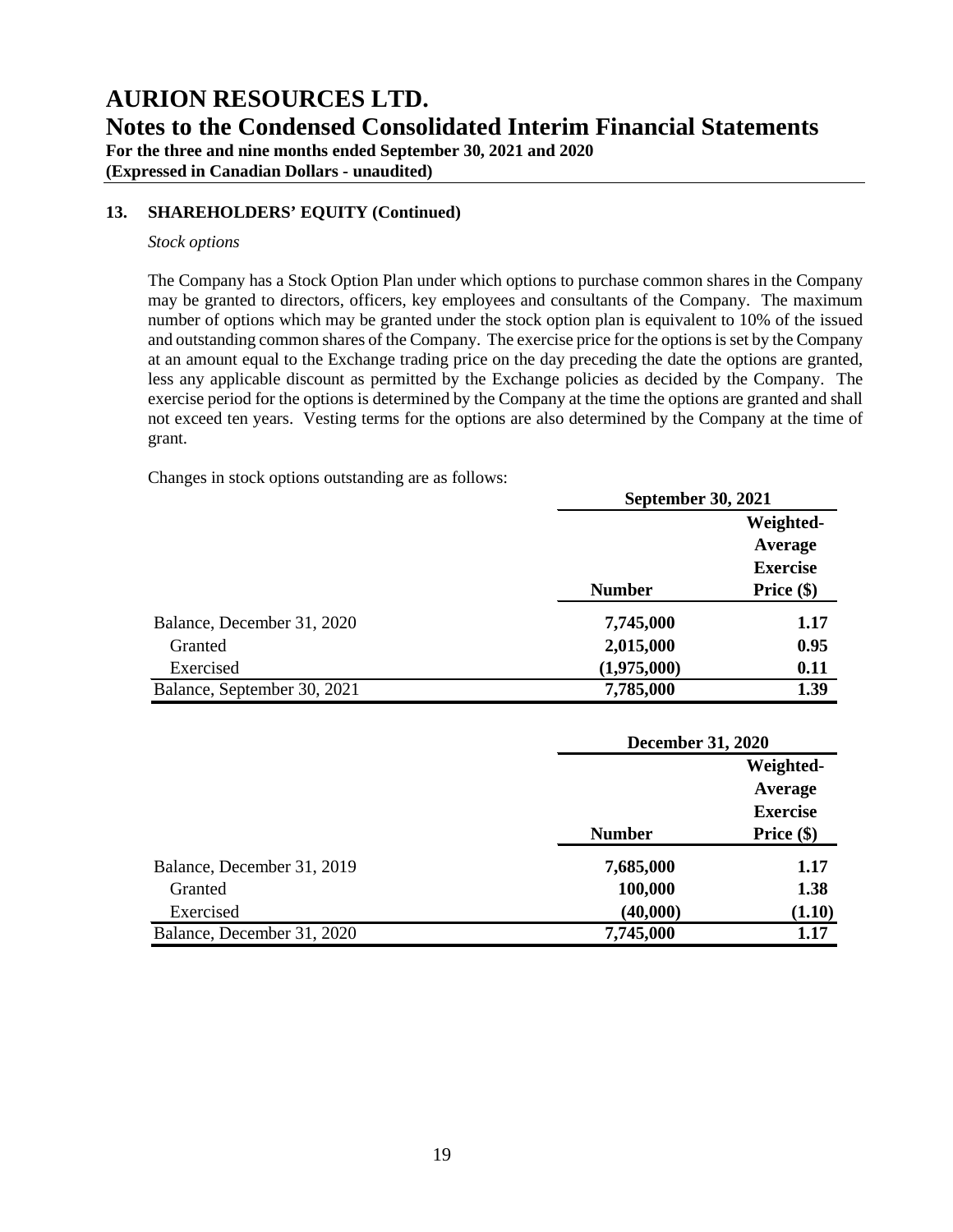**(Expressed in Canadian Dollars - unaudited)**

# **13. SHAREHOLDERS' EQUITY (Continued)**

The following table summarizes information about stock options outstanding and exercisable:

|                                 |                                            | <b>Total Outstanding Options</b>               |                                                      |                                                   | <b>Total Exercisable Options</b> |                                                                    |
|---------------------------------|--------------------------------------------|------------------------------------------------|------------------------------------------------------|---------------------------------------------------|----------------------------------|--------------------------------------------------------------------|
| <b>Exercise</b><br>Price<br>\$) | Number of<br>Outstanding<br><b>Options</b> | <b>Remaining</b><br><b>Contractual</b><br>Life | Weighted-<br>Average<br><b>Exercise Price</b><br>\$) | Number of<br><b>Exercisable</b><br><b>Options</b> | Remaining<br>Life                | Weighted-<br>Average<br><b>Contractual Exercise Price</b><br>$($)$ |
| 0.95                            | 1,965,000                                  | 4.44                                           | 0.95                                                 | 982,500                                           | 4.44                             | 0.95                                                               |
| 0.95                            | 50,000                                     | 4.69                                           | 0.95                                                 |                                                   | 4.69                             | 0.95                                                               |
| 1.00                            | 400,000                                    | 1.30                                           | 1.00                                                 | 400,000                                           | 1.30                             | 1.00                                                               |
| 1.05                            | 275,000                                    | 2.22                                           | 1.05                                                 | 275,000                                           | 2.22                             | 1.05                                                               |
| 1.10                            | 1.110.000                                  | 1.43                                           | 1.10                                                 | 1,110,000                                         | 1.43                             | 1.10                                                               |
| 1.38                            | 100,000                                    | 3.83                                           | 1.38                                                 | 100,000                                           | 3.83                             | 1.38                                                               |
| 1.67                            | 300,000                                    | 3.15                                           | 1.67                                                 | 300,000                                           | 3.15                             | 1.67                                                               |
| 1.75                            | 1,975,000                                  | 0.53                                           | 1.75                                                 | 1,975,000                                         | 0.53                             | 1.75                                                               |
| 1.78                            | 1,510,000                                  | 2.93                                           | 1.78                                                 | 1.510.000                                         | 2.93                             | 1.78                                                               |
| 1.79                            | 100,000                                    | 3.18                                           | 1.79                                                 | 100,000                                           | 3.18                             | 1.79                                                               |
|                                 | 7,785,000                                  | 2.42                                           | 1.39                                                 | 6,752,500                                         | 2.10                             | 1.45                                                               |

#### *Share-based payment reserve*

The stock option reserve records items recognized as share-based compensation expense until such time that the stock options are exercised, at which time the corresponding amount will be transferred to share capital.

During the nine months ended September 30, 2021, the Company recorded share-based payment expense of \$1,006,350 which represents the fair value of stock options vested, granted and accrued with offsetting amount credited to reserves.

On March 17, 2021, the Company granted 1,965,000 stock options to directors, officers, employees and consultants, exercisable at a price of \$0.95 per share until March 9, 2026. The fair value of the stock options granted was estimated at \$0.63 per option based on the Black-Scholes option pricing model, with the following assumptions: risk-free interest rate of 0.58%, volatility of 99.73%, dividend yield of 0%, forfeiture rate of 0%, and an expected life of 5 years. Of the total stock options issued, 100,000 will vest in two tranches, 50% on March 9, 2022 and 50% on September 9, 2022 and 1,865,000 will vest in two tranches, 50% on September 9, 2021 and 50% on March 9, 2022.

On June 7, 2021, the Company granted 50,000 stock options to directors, officers, employees and consultants, exercisable at a price of \$0.95 per share until June 7, 2026. The fair value of the stock options granted was estimated at \$0.78 per option based on the Black-Scholes option pricing model, with the following assumptions: risk-free interest rate of 0.71%, volatility of 96.93%, dividend yield of 0%, forfeiture rate of 0%, and an expected life of 5 years. The stock options will vest in two tranches, 50% on December 7, 2021 and 50% on June 7, 2022.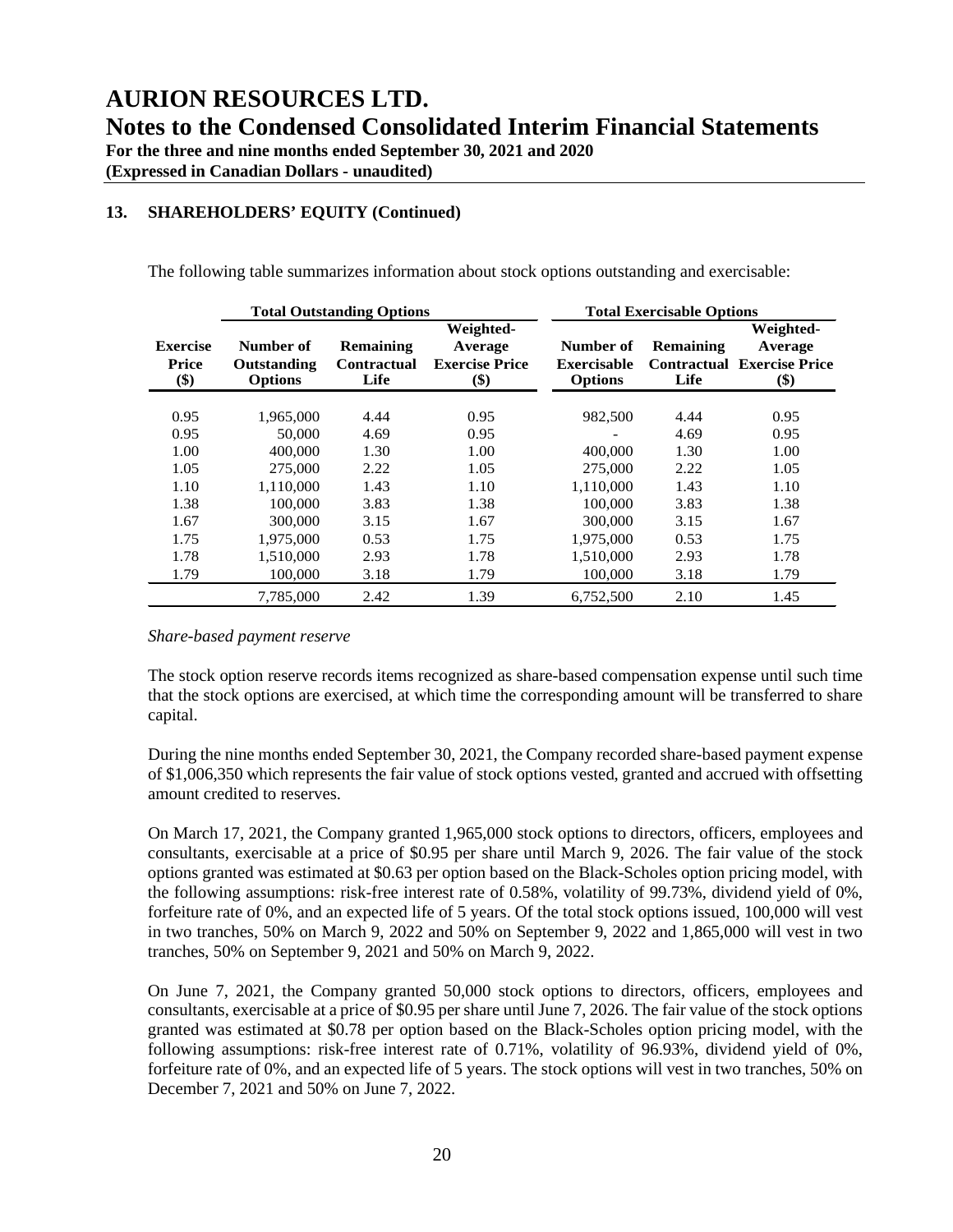**AURION RESOURCES LTD. Notes to the Condensed Consolidated Interim Financial Statements For the three and nine months ended September 30, 2021 and 2020**

**(Expressed in Canadian Dollars - unaudited)**

## **13. SHAREHOLDERS' EQUITY (Continued)**

During the year ended December 31, 2020, the Company recorded share-based payment expense of \$1,626,272 which represents the fair value of stock options vested, granted and accrued with offsetting amount credited to reserves.

On July 28, 2020, the Company granted 100,000 stock options to a director, exercisable at a price of \$1.38 per share until July 28, 2025. The fair value of the stock options granted was estimated at \$0.99 per option based on the Black-Scholes option pricing model, with the following assumptions: risk-free interest rate of 0.33%, volatility of 109.24%, dividend yield of 0%, forfeiture rate of 0%, and an expected life of 5 years. The stock options will vest in two tranches, 50% on January 28, 2021 and 50% on July 28, 2021.

#### *Expired stock options and warrants reserve*

The expired stock options and warrants reserve records the value of any stock options or warrants that have expired unexercised.

### *Warrants*

Changes in warrants outstanding are as follows:

|                             |               | Weighted-       |
|-----------------------------|---------------|-----------------|
|                             |               | Average         |
|                             |               | <b>Exercise</b> |
|                             | <b>Number</b> | Price $(\$)$    |
| Balance, December 31, 2020  | 720,481       | 1.30            |
| <b>Issued</b>               | 632,615       | 0.85            |
| Expired                     | (720, 481)    | 1.30            |
| Balance, September 30, 2021 | 632,615       | 0.85            |

|                            |               | Weighted-       |
|----------------------------|---------------|-----------------|
|                            |               | Average         |
|                            |               | <b>Exercise</b> |
|                            | <b>Number</b> | Price $(\$)$    |
| Balance, December 31, 2019 | 724,398       | 1.30            |
| Exercised                  | (3,917)       | 1.33            |
| Balance, December 31, 2020 | 720,481       | 1.30            |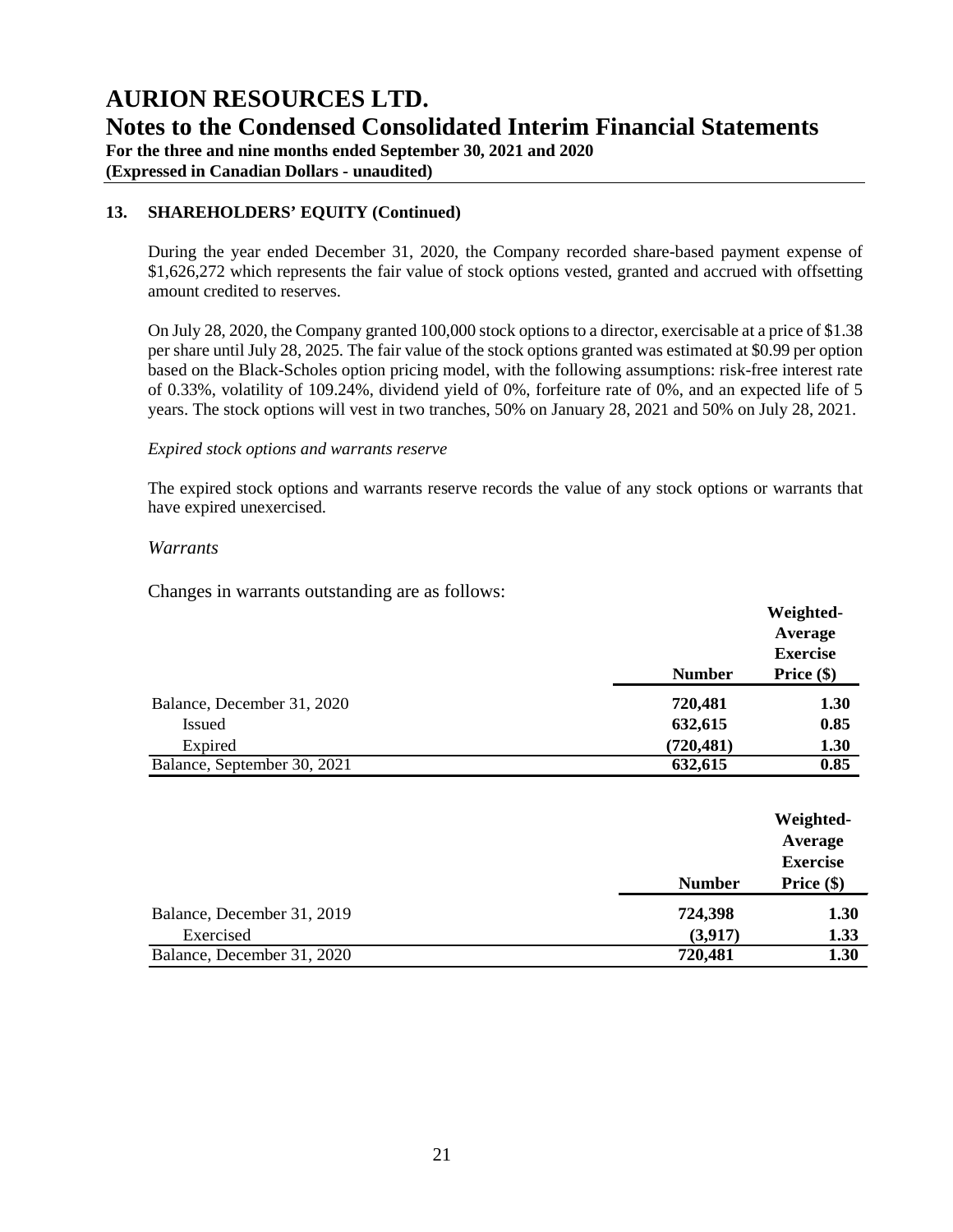# **AURION RESOURCES LTD. Notes to the Condensed Consolidated Interim Financial Statements For the three and nine months ended September 30, 2021 and 2020**

**(Expressed in Canadian Dollars - unaudited)**

# **13. SHAREHOLDERS' EQUITY (Continued)**

The following table summarizes information about warrants outstanding:

| Number of                      | <b>Exercise</b>     |                              |
|--------------------------------|---------------------|------------------------------|
| Outstanding<br><b>Warrants</b> | <b>Price</b><br>(S) | <b>Expiry</b><br><b>Date</b> |
|                                |                     |                              |
| 632,615                        | 0.85                | February 23, 2023            |

### **14. SUPPLEMENTAL CASH FLOW INFORMATION**

|                                                    | For the nine                              | For the                         |  |
|----------------------------------------------------|-------------------------------------------|---------------------------------|--|
|                                                    | months ended<br><b>September 30, 2021</b> | year ended<br>December 31, 2020 |  |
| Non-cash investing and financing activities        | \$                                        | S                               |  |
| Contribution from associate (Note 9)               | 201,860                                   | 4,332,608                       |  |
| Receipt of marketable securities as consideration  |                                           |                                 |  |
| for option payments (Note 7)                       | 517,501                                   | 479,167                         |  |
| Exploration and evalution costs remaining in trade |                                           |                                 |  |
| payables and accrued liabilities                   | 436,529                                   | 220,713                         |  |
| Fair value of warrants issued (Note 13)            | 276,243                                   |                                 |  |

|                                                  | For the nine<br>For the   |                   |
|--------------------------------------------------|---------------------------|-------------------|
|                                                  | months ended              | year ended        |
|                                                  | <b>September 30, 2021</b> | December 31, 2020 |
| Changes in non-cash operating working capital    |                           |                   |
| Change in receivables                            | (21, 406)                 | 537,993           |
| Change in prepaid expenses                       | (95, 342)                 | (14,259)          |
| Change in trade payables and accrued liabilities | 339,030                   | (168, 483)        |
|                                                  | 222,282                   | 355,251           |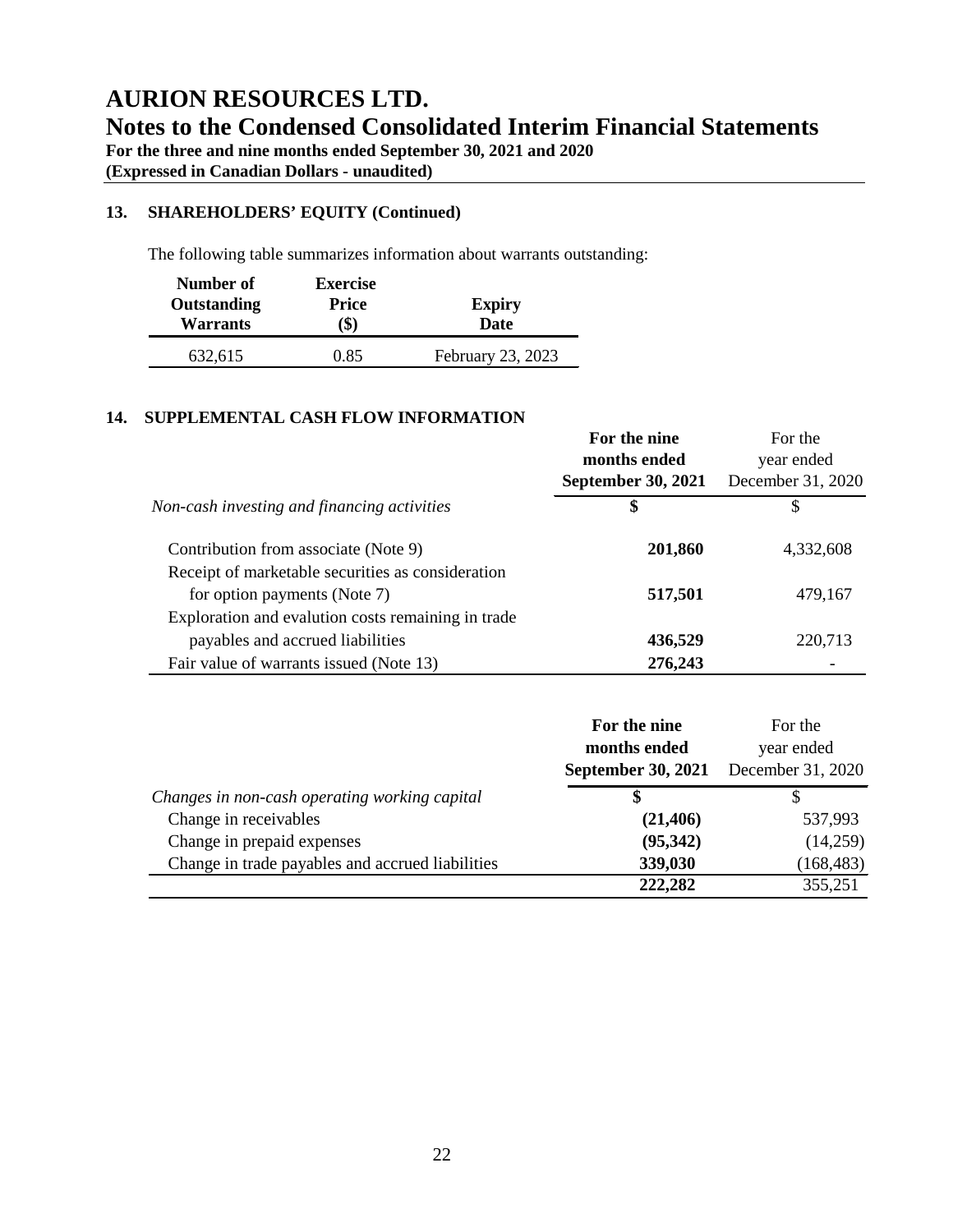**(Expressed in Canadian Dollars - unaudited)**

## **15. RELATED PARTY TRANSACTIONS**

The following represents a summary of transactions with key management of the Company:

|                                                               | Three months ended |         | Nine months ended |           |
|---------------------------------------------------------------|--------------------|---------|-------------------|-----------|
|                                                               | September 30,      |         | September 30,     |           |
|                                                               | 2021               | 2020    | 2021              | 2020      |
|                                                               | \$                 | \$      | \$                | \$        |
| Michael Basha, (former President)                             | 4,204              | 82,340  | 76,860            | 374,625   |
| Matti Talikka, CEO                                            | 124,062            |         | 427,367           |           |
| Mark Serdan, CFO                                              | 40,118             | 59,354  | 202,438           | 238,394   |
| Mark Santarossa, VP Corporate Development                     | 10,213             | 84,037  | 108,614           | 231,643   |
| <b>Other Directors</b>                                        | 69,309             | 107,846 | 252,085           | 255,433   |
|                                                               | 247,906            | 333,577 | 1,067,364         | 1,100,095 |
| Amounts expensed as:                                          |                    |         |                   |           |
| Salary and other short-term benefits for the former President |                    | 50,000  | 100,000           | 150,000   |
| Salary and other short-term benefits for the CEO              | 50,000             |         | 150,000           |           |
| Salary and other short-term benefits for the CFO              | 37,500             | 37,500  | 112,500           | 112,500   |
| Salary and other short-term benefits, VP Corp Dev             |                    | 31,250  | 42,624            | 93,750    |
| Consulting fees paid to the VP Corp Development               | 9,000              |         | 9,000             |           |
| Directors' Fees                                               | 20,000             | 20,000  | 55,000            | 60,000    |
| Share-based compensation                                      | 131,406            | 194,827 | 598,240           | 683,845   |
|                                                               | 247,906            | 333,577 | 1,067,364         | 1,100,095 |

On January 13, 2021, the Company approved a short-term loan to the CEO of the Company. The loan was issued to cover payroll taxes due upon exercise of stock options. The principal amount of the loan is \$38,720 which will accrue interest at a rate of 1% per annum and is to be repaid on or before January 13, 2022. For the nine months ended September 30, 2021, the Company recorded interest receivable of \$277, reflected as interest income in the consolidated statements of operations and comprehensive loss.

The following table summarizes information about loans receivable at September 30, 2021:

| Loan to related party                          | 38,720 |
|------------------------------------------------|--------|
| Interest receivable                            |        |
| Balance, loan and interest receivable (Note 6) | 38,997 |

On March 30, 2021, the Company announced the resignation of Michael Basha as President and director of the Company, effective March 31, 2021. Mr. Basha will continue as a consultant and technical advisor to the Company.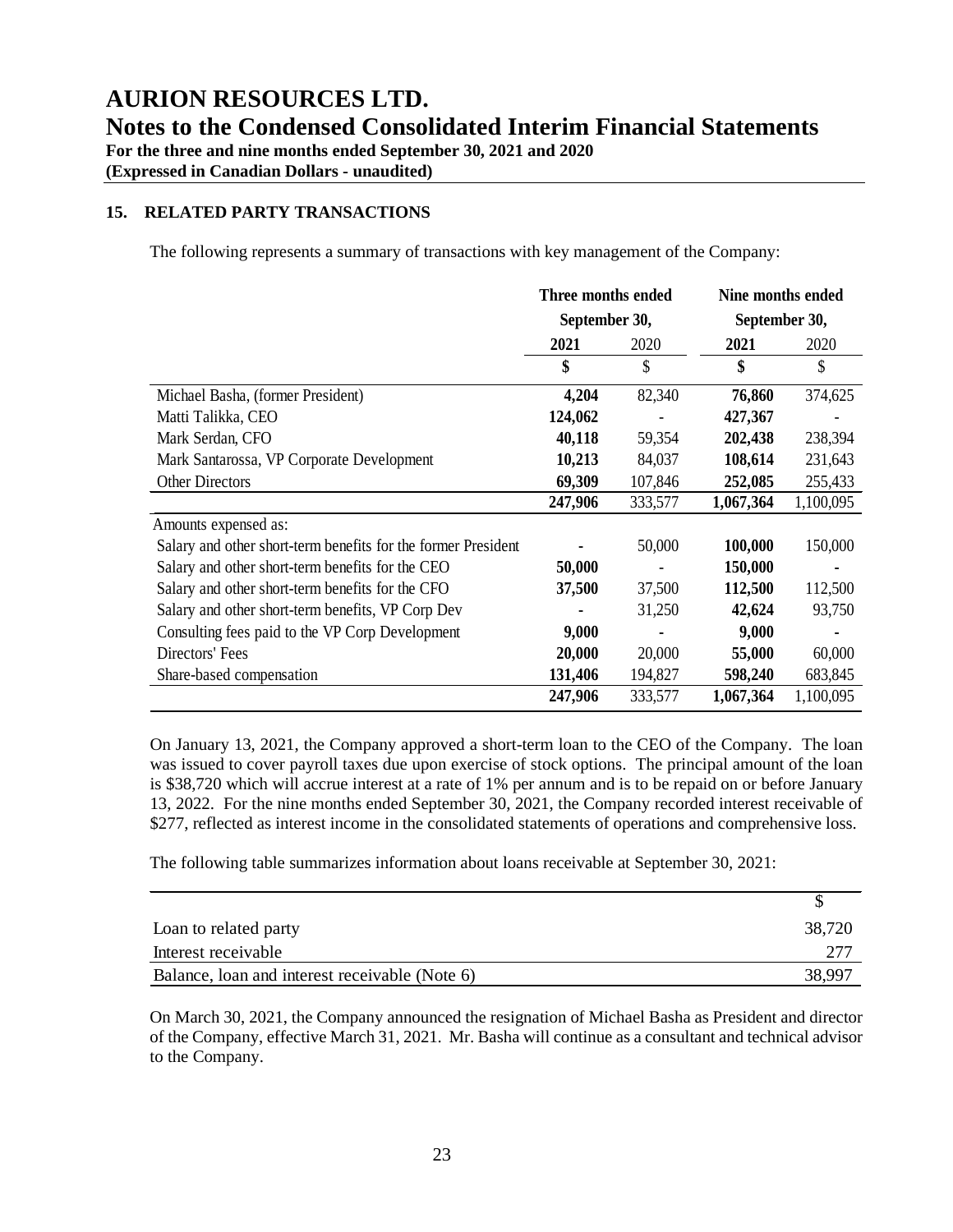**For the three and nine months ended September 30, 2021 and 2020**

**(Expressed in Canadian Dollars - unaudited)**

### **16. SUBSEQUENT EVENTS**

On October 18, 2021, the Company announced that B2Gold has provided notice to the Company to exercise its option to acquire an additional 19% interest in Fingold, pursuant to the Shareholders' Agreement entered into on August 14, 2019, taking its total interest in Fingold to 70%. B2Gold has also provided the Company with notice that it intends to solely fund all programs and budgets until completion of a Feasibility Study as is required per the terms of the Shareholders Agreement to acquire its remaining 5% ownership interest.

On October 26, 2021, the Company entered into an option agreement with B2Gold granting B2Gold the option to earn up to a 75% interest in the Company's wholly owned Kuortis Property in northern Finland. Under the terms of the option agreement, B2Gold may acquire up to a 75% undivided interest over five years by issuing 50,000 B2Gold common shares and incurring \$2,500,000 in expenditures. Under the First Option, B2Gold may earn the right to acquire a 51% undivided interest in the property by issuing 25,000 B2Gold common shares and incurring a minimum of \$750,000 in expenditures on or before the second anniversary date and, incurring additional expenditures of not less than \$1,750,000 on or before the fifth anniversary date. Under the Second Option, B2Gold may earn the right to acquire an additional 24% undivided interest in the property by completing the First Option and providing notice of same, and, by issuing an additional 25,000 B2Gold common shares and incurring expenditures of not less than \$2,500,000 on or before the fifth anniversary date.

On November 5, 2021, the Company entered into an Option Agreement with Kinross, granting Kinross the right to earn up to a 70% undivided interest in the Silaskaira property in northern Finland. Under the terms of the agreement, Kinross can earn a 70% undivided interest in the project by making a cash payment of CA\$100,000 and incurring expenditures of US\$5,000,000 on, or before, the fifth anniversary of the agreement. Kinross has agreed to incur a minimum of US\$1,000,000 in exploration expenditures within the first two years and will act as the operator. Should the Company's interest in the future joint venture be diluted to 10% or less, the Company's interest will be converted to a 2% Net Smelter Returns Royalty on the property. The Company also amended its agreement with Dragon Mining Ltd ("Dragon"), subject to exchange approval, whereby it has agreed to issue 130,000 common shares of the Company to Dragon to eliminate encumbrances on the Silaskaira property.

On November 11, 2021, the Company issued 271,845 DSUs to certain officers under its DSU plan at a market value of \$1.03 per DSU. These DSUs will vest one third on each of November 11, 2022, November 11, 2023, and November 11, 2024.

On November 25, 2021, the Company issued 130,000 common shares pursuant to the terms of an amending agreement entered into on October 28, 2021 with Dragon.

On November 25, 2021, the Company announced the completion of a marketed private placement and a non-brokered private placement for an aggregate of 18,548,167 common shares issued at a price of \$0.90 for gross proceeds of \$16,693,350.

Under the marketed private placement, a total of 16,666,667 common shares were issued at a price of \$0.90 for gross proceeds of \$15,000,000. The marketed private placement was led by Red Cloud Securites Inc. on behalf of a syndicate of agents (collectively, the "Agents"). In consideration for their